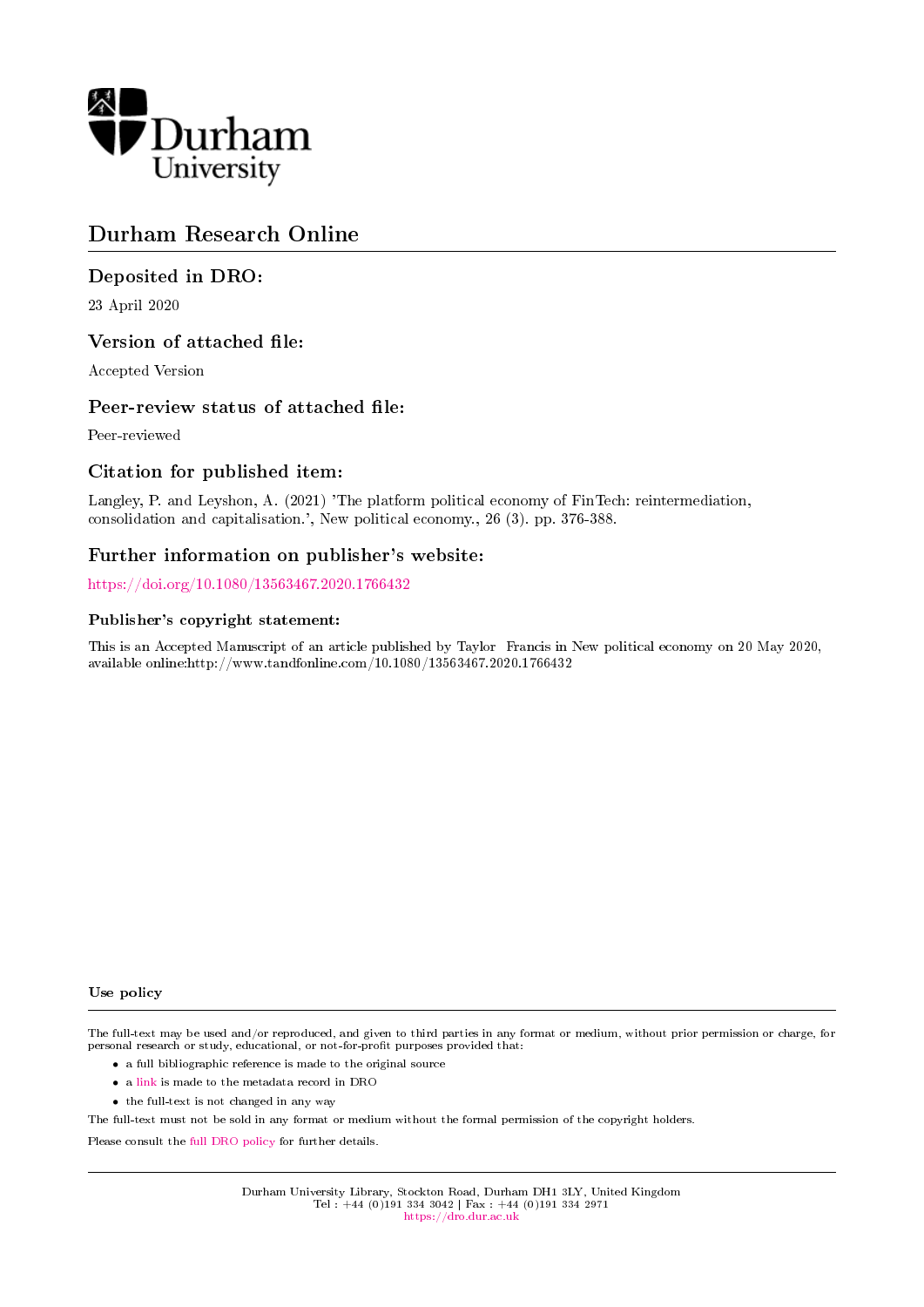# **The platform political economy of FinTech: Reintermediation, consolidation and capitalisation**

Paul Langley\* and Andrew Leyshon\*\*

\*Department of Geography, Durham University, Lower Mountjoy, South Road, Durham, DH1 3LE, UK

[paul.langley@durham.ac.uk](mailto:paul.langley@durham.ac.uk) (Corresponding author)

@\_paullangley

https://orcid.org/0000-0002-1924-7711

\*\*School of Geography, University of Nottingham, Nottingham, NG7 2RD, UK

[andrew.leyshon@nottingham.ac.uk](mailto:andrew.leyshon@nottingham.ac.uk)

@AndrewLeyshon

https://orcid.org/0000-0003-0822-1441

April 2020

Word count: 7,991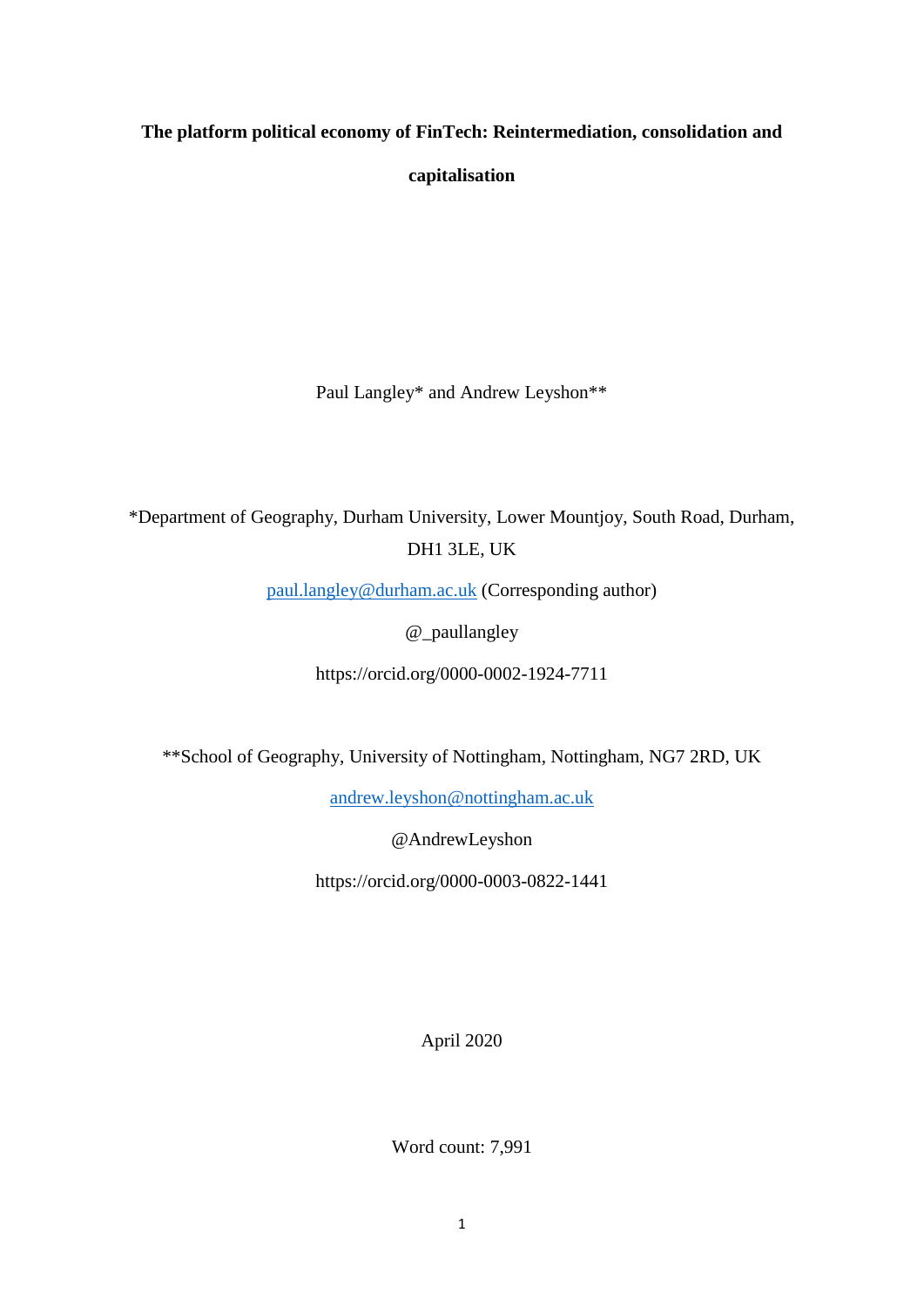# **The platform political economy of FinTech: Reintermediation, consolidation and capitalisation**

#### **Abstract**

'FinTech' is the digital sector of retail money and finance widely proclaimed to be transforming banking in the global North and 'banking the unbanked' in the global South. This paper develops a perspective for critically understanding FinTech as a platform political economy that is marked by three distinctive and related processes: reintermediation, consolidation, and capitalisation. Through experimentation with the platform business model and building on the digital infrastructures and data flows of the broader platform ecosystem, a constellation of organisations – including start-ups, early-career firms, BigTech companies and incumbent banks – are engaged in processes of platform reintermediation. Changing the bases of competition in retail money and financial markets and encouraging oligopoly and even monopoly, the reintermediation processes of FinTech are presently manifest in strong tendencies towards platform consolidation. The imagined potential of FinTech has also triggered intensive processes of capitalisation, with platforms receiving significant prospective investment by venture capital, private equity funds, banks and BigTech firms.

**Keywords**: FinTech; BigTech; platform capitalism; reintermedation; consolidation; capitalisation.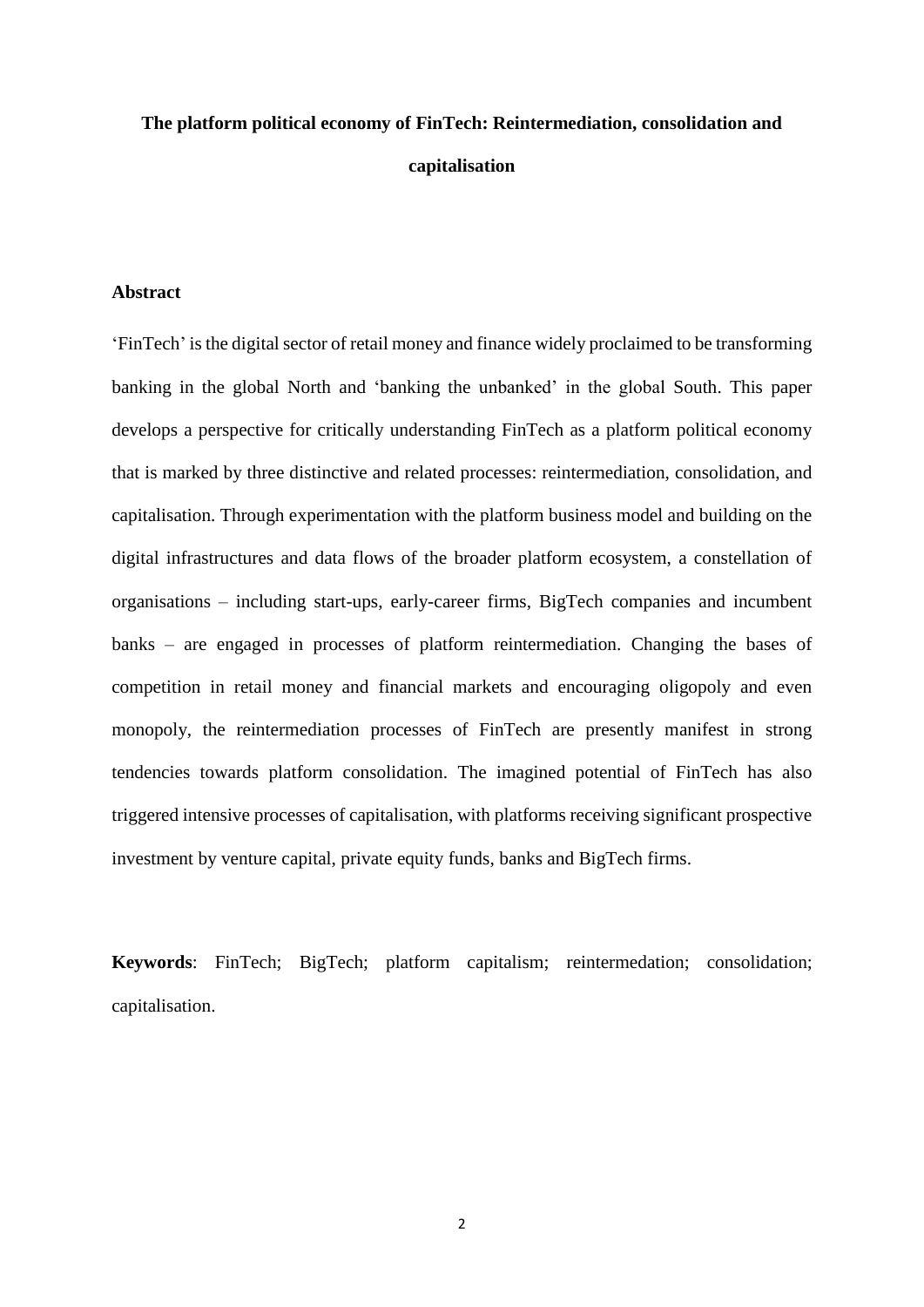#### **1. Introduction**

'FinTech' is the recognized descriptor for an emergent and diverse sector of digital retail monetary and financial services. It is the object of media hype (e.g. Hancock et al. 2018; Economist 2017), a focus for national financial policymaking and regulation (HM Treasury 2018; National Economic Council 2017; Barainard 2020), and is enthusiastically promoted within global development programmes (e.g. Alliance for Financial Inclusion 2018; World Bank and the International Monetary Fund 2018). FinTech has also generated a burgeoning academic-practitioner literature, emanating mainly from business schools, industry commentators and consultancy firms (e.g. Blakstad and Allen 2018; Delaporte, Price, and Bastid 2016; Gupta and Tham 2018; pwc 2017). Combined, this work maps a rapidly evolving landscape, identifies active business models, and ascertains the challenges that might limit future expansion. Invoking the well-worn Silicon Valley tropes of 'disruption', 'distintermediation' and 'democratisation' that are ubiquitous in digital economy discourse, prevailing and powerful media, policy and academic-practitioner accounts of FinTech typically emphasize how consumer-empowering technological innovations are not only transforming banking in the global North, but also 'banking the unbanked' in the global South.

A rapidly growing body of social science research is exploring the main domains of FinTech business. This work has mainly focused on digital and mobile payments (e.g. Kremers and Brassett 2017; Maurer 2012; O'Dwyer 2015, 2019), cryptocurrencies and distributed ledger technologies (e.g. Golumbia 2016; Tapscott and Tapscott 2016; Parkin 2019), asset management and 'robo-advising' (Haberly et al. 2019), and crowdfunding and peer-to-peer (P2P) lending (Clarke 2019; Gray and Zhang 2017; Langley 2016; Langley and Leyshon 2017). Research is also interrogating the FinTech sector more broadly, making connections with wider-ranging developments, including technological transformations underway across wholesale and retail finance (Bernards and Campbell-Verduyn 2019; Campbell-Verduyn,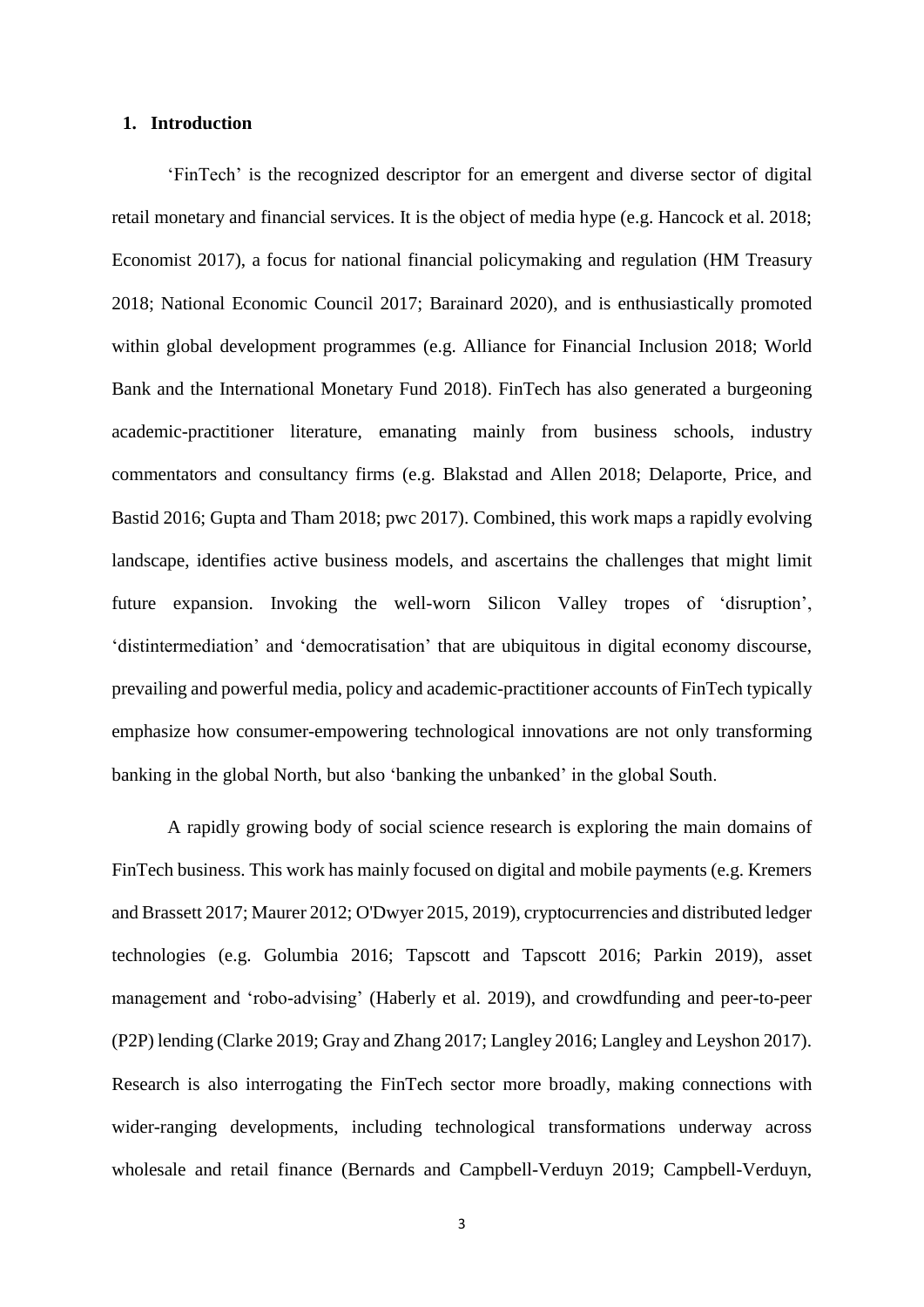Goguen, and Porter 2017), and continuity and change in the 'developmental states' of China and East Asia (Gruin 2019; Gruin and Knaack 2019; Rethel and Thurbon 2019). In addition, FinTech is being researched by social scientists concerned with revised global development agendas that prioritise 'financial inclusion' at the 'bottom of the pyramid' (BoP), and which serve to extend the frontiers of neoliberal financialised capitalism in the global South (Aitken 2017; Bernards 2019a, 2019b; Gabor and Brooks 2017; Langevin 2019; Mader 2016, 2018).

Across this research, moreover, social scientists are beginning to offer analytical perspectives that provide a counterpoint to the prevailing and powerful accounts of FinTech. Drawing on critical literature apprehending the global digital economy more broadly, these perspectives presently serve to highlight two facets of FinTech crucial to understanding its dynamics and pathologies. The first is the use of techniques of data aggregation and algorithmic analysis to extract value from users and their data trails (Bernards 2019a, 2019b; Gabor and Brooks 2017; Langevin 2019; O'Dwyer 2015, 2019; Sadowski 2019). Pivotal to the digital economies of 'surveillance capitalism' (Zuboff 2019), data figures strongly but somewhat differently in FinTech. Transaction data produced by digital and mobile payments is aggregated and monetised by FinTech firms, going beyond a revenue model based solely on fees levied on user transactions (Maurer and Swartz 2015). Combined with other contextual data, transaction data is mobilised in retail finance for market segmentation (i.e. classifying customers for advertising and sales purposes) and credit risk analysis (i.e. developing tailored credit products and risk management tools) (O'Dwyer 2019). Indeed, transactional, geo-spatial, telecommunication and social media data are combined by FinTech firms to produce new kinds of 'proxy' credit risk data (Aitken 2017). This is significant, given claims that such proxies can render visible roughly 40 percent of the global adult population (~1.7 billion people) who are currently 'unbanked' and lack credit histories and scores (Realini and Metha 2015; World Bank 2017). Promises of transaction data-derived financial inclusion often garner support in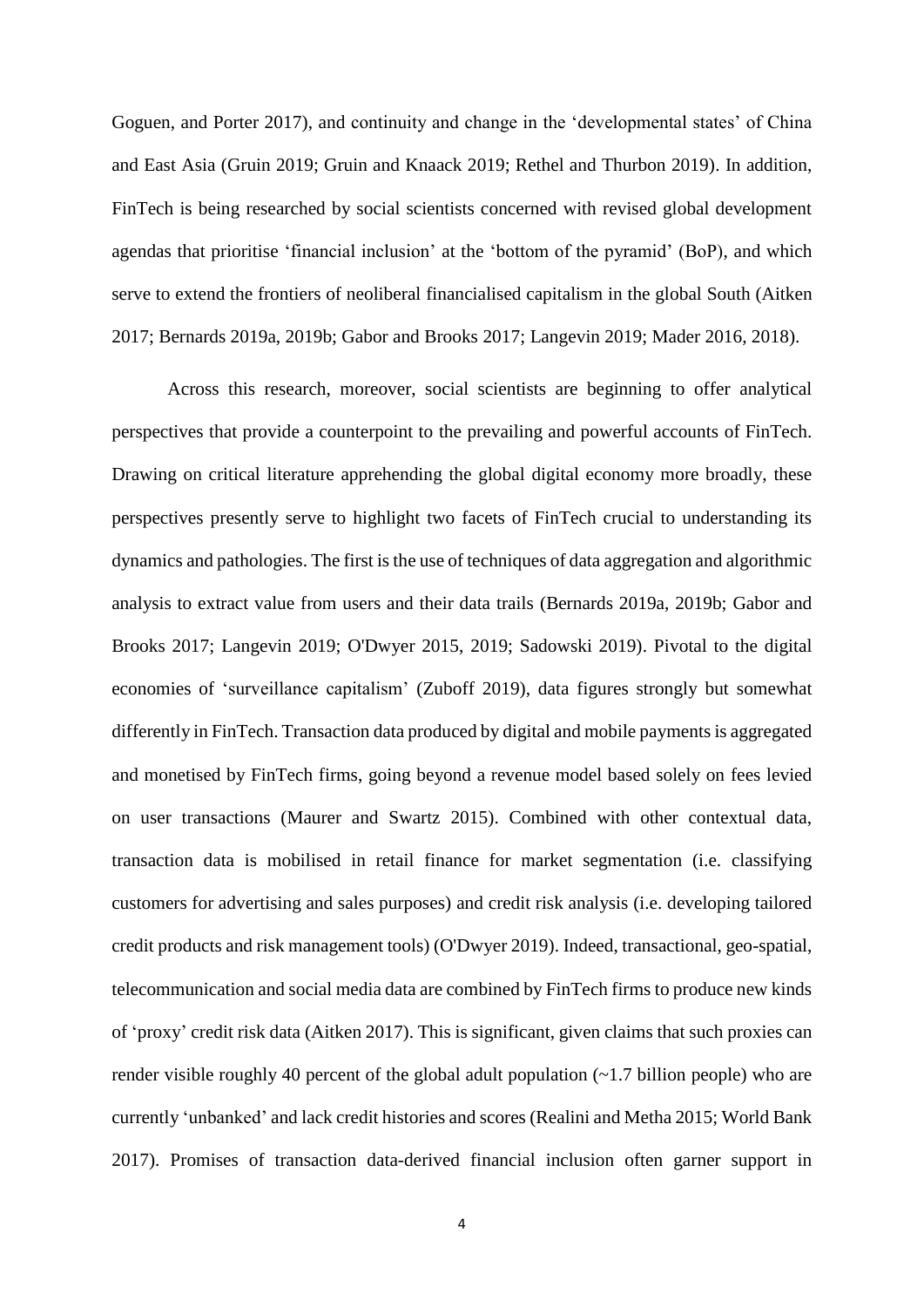developing countries from state agencies seeking to advance the surveillance and taxation of their populations (Jain and Gabor 2020).

Second, perspectives offered by social scientists stress how the FinTech industry deploys infrastructures of digital technology and wireless telecommunication to connect with users, often in conjunction with longer-standing payment and financial architectures (Bernards and Campbell-Verduyn 2019; O'Dwyer 2019; Maurer 2012). Grandiose and spectacular claims about FinTech are punctured with reference to the mundane and 'backgrounded' operations of assembled socio-technical systems (Bernards and Campbell-Verduyn 2019, 783), and emphasis is placed on the ways in which these infrastructures frame monetary and financial relations to create new opportunities and vulnerabilities for users (e.g. Rodima-Taylor and Grimes 2019). Indeed, Clarke (2019, 866) draws attention to the tendency for governmental programmes to present the kinds of financial service products now offered by FinTech as 'part of the basic "infrastructures" of contemporary societies'. Justifying the development of products for marginal customers, this discourse also makes it possible for the FinTech sector to 'profit at the expense of people who become increasingly indebted' (*ibid*).

This paper aims to extend existing social science research by developing a perspective for critically understanding FinTech as a *platform political economy*; that is, as a political economy which is always already constituted through the logics and logistics of platforms (Guyer 2016). In doing so, we will broadly situate the understanding of FinTech within analyses of the global digital economy as a 'platform economy' (Bratton 2015; Kenney and Zysman 2018, 2020; van Dijck, Poell, and De Waal 2019) and as 'platform capitalism' (Srnicek 2016; Pasquale 2016; Sadowski 2020). Although the notion of 'platform' is certainly present in social science research on FinTech (e.g. Clarke 2019; Maurer 2015; O'Dwyer 2019), it rarely provides the conceptual entry point (cf. Hendrikse, Bassens, and Van Meeteren 2018). As Haberly et al. (2019, 168) observe in their study of asset management as one line of FinTech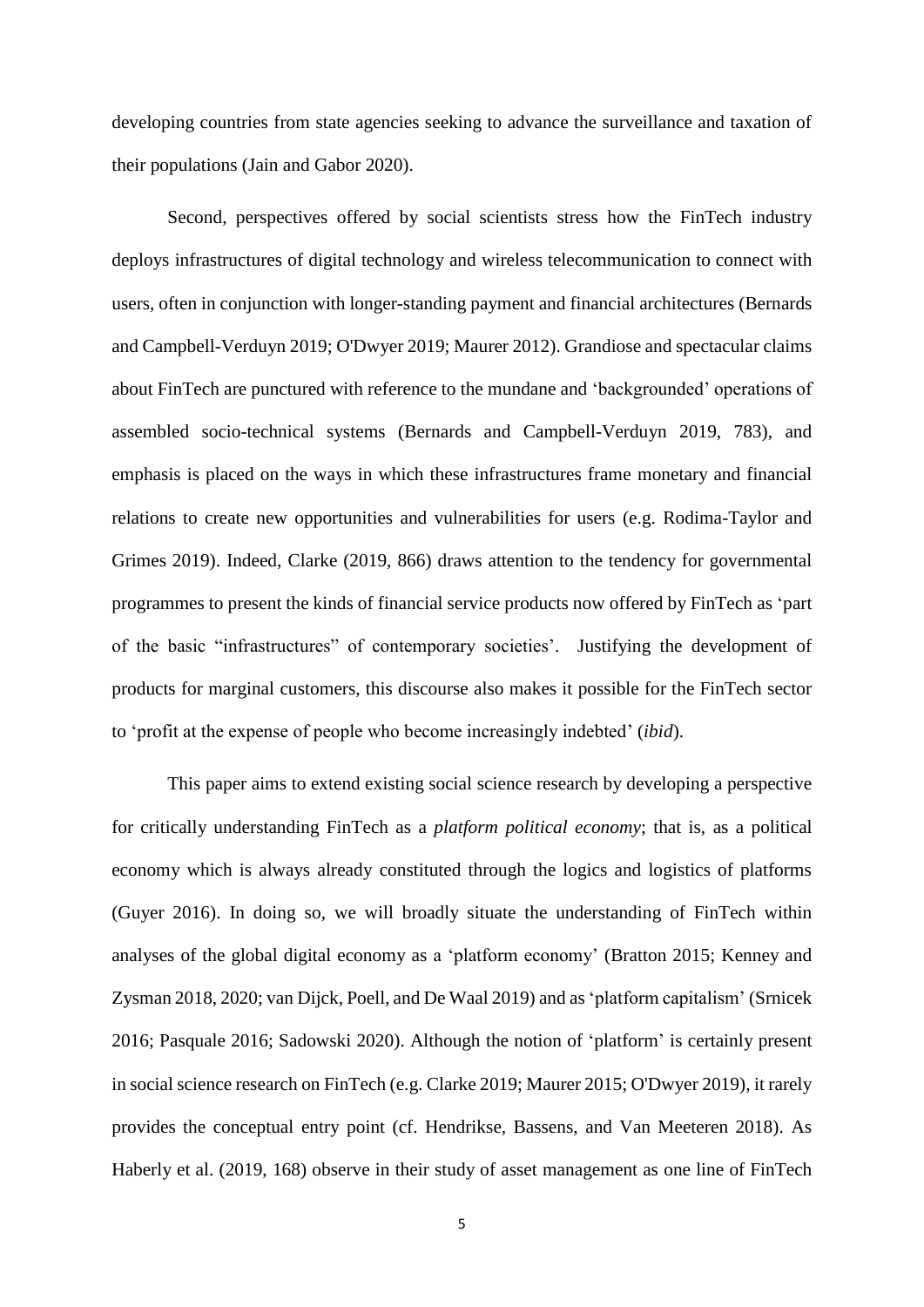business, 'for all of the analyses of the impact of new technologies in finance; and of the digital platform economy outside of finance; there has not been a systematic evaluation of the impact of the digital platform model'. Here we develop a perspective for understanding the political economy of FinTech as produced by organisational leverage of 'the platform' in retail money and finance. This perspective is directly informed by our wider work that  $-$  by combining insights from heterodox political economy, cultural economy and science and technology studies (STS) – theorises 'platform capitalism' as the rise of a distinctive and powerful mode of capitalist intermediation made possible by a host of socio-technical achievements (Langley and Leyshon 2017b). It thereby emphasises experimentation with the platform business model underway throughout the FinTech sector, a model of capitalist enterprise that brings together relatively well-established economic and socio-technical practices to create a new intermediary logic of data-rich accumulation. It also stresses how the political economy of FinTech operates through 'the stack', a logistical assemblage of digital infrastructures and data flows that is enclosed and controlled by BigTech platforms and which broadly comprises the 'platform ecosystem' (Bratton 2015; van Dijck, Poell, and De Waal 2019).

Understanding FinTech as a platform political economy serves to foreground its commercial and institutional configuration, and thereby re-orientates critical analysis of the constitutive role of data and digital infrastructures in its operations. Analysed from this perspective, we will also show how FinTech is marked by processes of platform political economy that confound evangelical claims that it disintermedates, disrupts and democratises retail money and finance. We identify and elaborate upon the distinct and related processes of reintermediation, consolidation and capitalisation shaping the FinTech sector and its consequences for retail money and finance, but which currently remain relatively underresearched.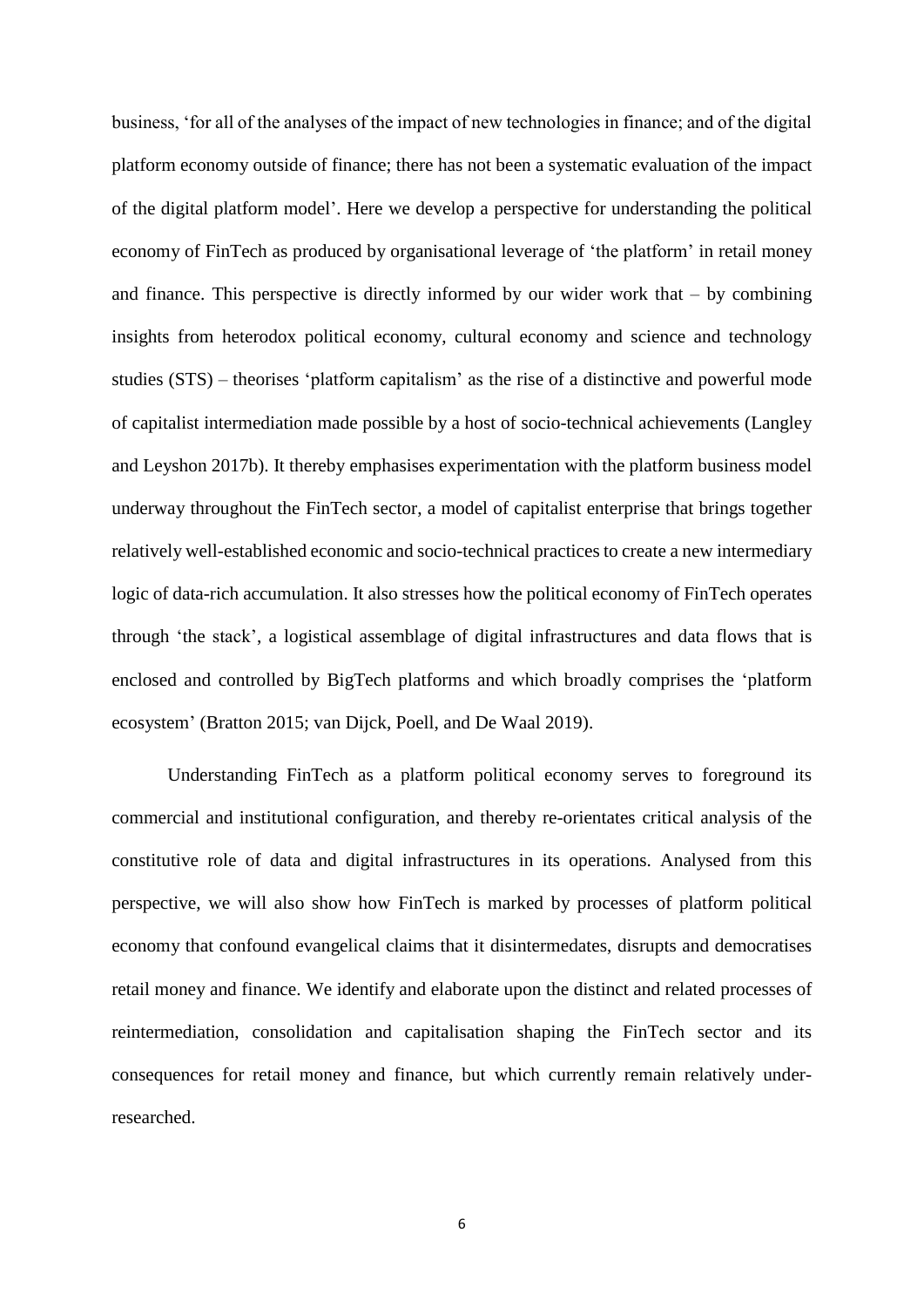The remainder of the paper is organised into three sections. The first introduces FinTech and further develops our perspective. The second addresses, in turn, the processes of reintermediation, consolidation and capitalisation that are underway in the platform political economy of FinTech. Our conceptual and analytical intervention intends to provoke further, in-depth research into the strategies and practices of FinTech platforms. Our method here is therefore to interrogate media, policy and academic-practitioner accounts of FinTech and the platform economy that provide for the business knowledge of FinTech platforms. The third and final part of the paper offers some concluding reflections.

#### **2. Understanding FinTech**

The portmanteau of 'FinTech' originates from a project called 'Financial Services Technology Consortium' started by Citigroup in the early 1990s. Today, in its broadest applications, the term draws attention to the role of information technologies in global wholesale and retail finance since at least the nineteenth-century (e.g. Buckley, Arner, and Barberis 2016). FinTech is normally applied more narrowly, referring to technological changes underway in retail finance since the 1950s (Rubini 2017, 2-3), and especially the emergence of a distinct sector of retail money and finance after the 2008 global financial crisis (e.g. Blakstad and Allen 2018, 4). Largely based around telecommunication and digital technologies and 'big data', the contemporary FinTech sector is accessed by users through mobile networks and smartphone applications linked to cloud computing.

FinTech is also often categorised into several more-or-less discrete digital retail monetary and financial services. Book-length introductions, for example, often feature chapters dedicated to each category of services (e.g. Flynt 2016), which typically also appears as inseperable from a particular 'group of companies that are introducing innovation into financial services through the use of modern technologies' (Rubini 2017, 1). As the United Kingdom's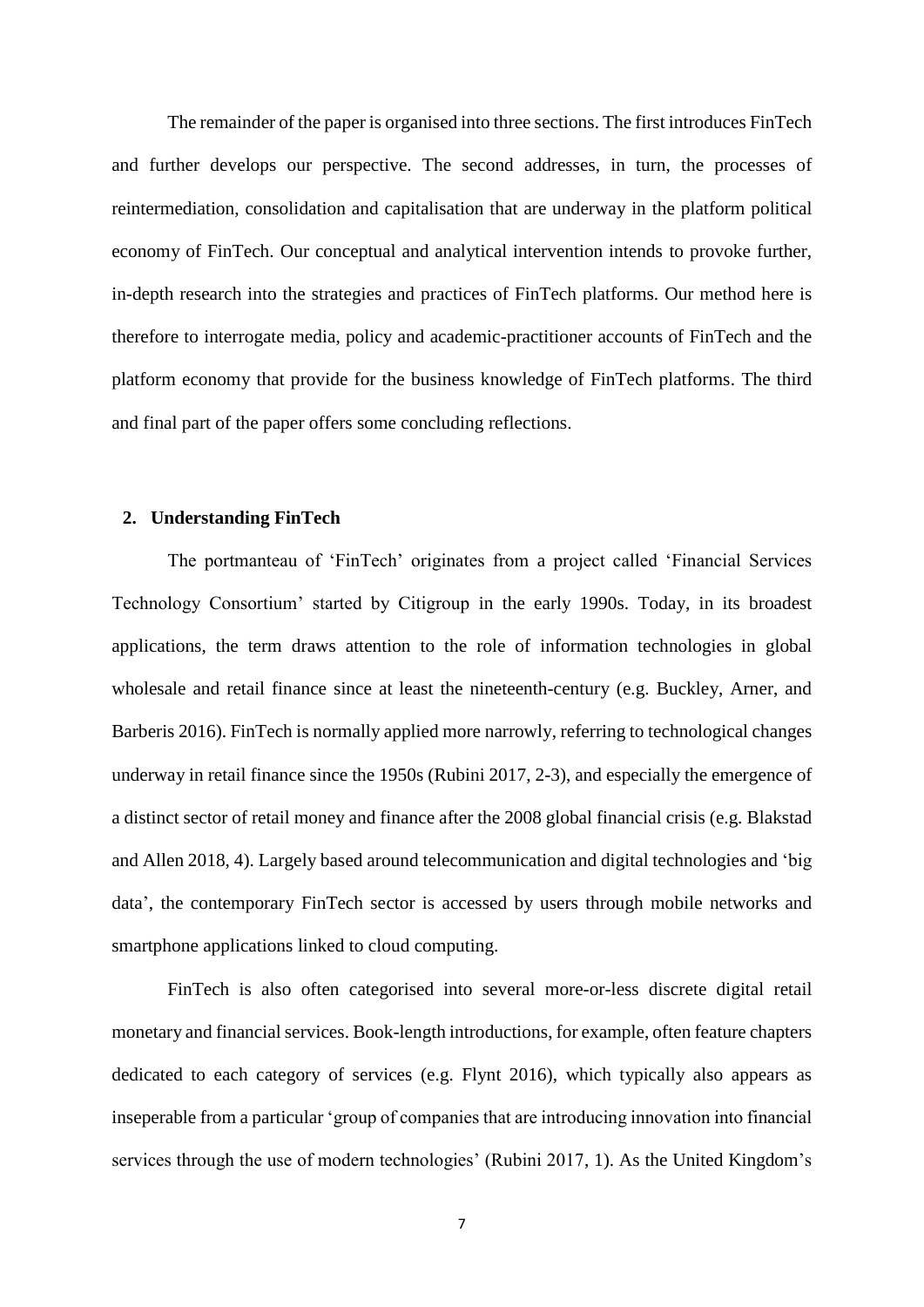HM Treasury (2018, 3) puts it, 'The term "FinTech" is used interchangeably to describe both technology-driven innovation across financial services and to pick out a specific group of firms that combine innovative business models with technology to enable, enhance, and disrupt the financial services sector'. Narrated in these terms, FinTech includes: online and mobile monetary payments denominated in sovereign currencies (e.g. PayPal, Braintree); bitcoin and other cryptocurrency exchanges (e.g. Bitpay, Coinbase); online-only banks and banking apps (e.g. Atom, Monzo); crowdfunding (e.g. Kickstarter, Crowdfunder) and peer-to-peer (P2P) lending (e.g. Zopa, Lending Club); investment, saving and financial planning, such as 'roboadvisors' (e.g. Wealthfront, Betterment), automated saving apps (e.g. Digit, Dyme), and interfaces and dashboards for money management (e.g. Mint, Money Dashboard); and, online lending to different and differentiated market segments, such as small- and medium-sized businesses (SMEs) (e.g. Kabbage, OnDeck), low- or high-risk consumers (e.g. LendUp, Borro), and payday borrowers (e.g. SafetyNet). An array of business-to-business (B2B) FinTech firms also service the industry, concentrating on data aggregation and algorithmic analytics (e.g. Cignifi, DemystData), applications of blockchain and other distributed ledger technologies (e.g. Peernova, Mirror), and user experience (UX) and user interface (UI) design (e.g. UXDA).

## *2.1 'The platform'*

Specialist and ostensibly innovative FinTech firms are *platforms*; that is, they largely correspond to a distinct mode of capitalist enterprise that aggregates and analyses data and deploys digital infrastructures in order to extract value from intermediation. Paraphrasing from Wood and Monahan's (2019, 1) account of the difference between 'platform surveillance' and 'surveillance capitalism' (cf. Zuboff 2019), our point is not just that FinTech (like contemporary surveillance) 'happens to be facilitated by platforms'. Rather, over the last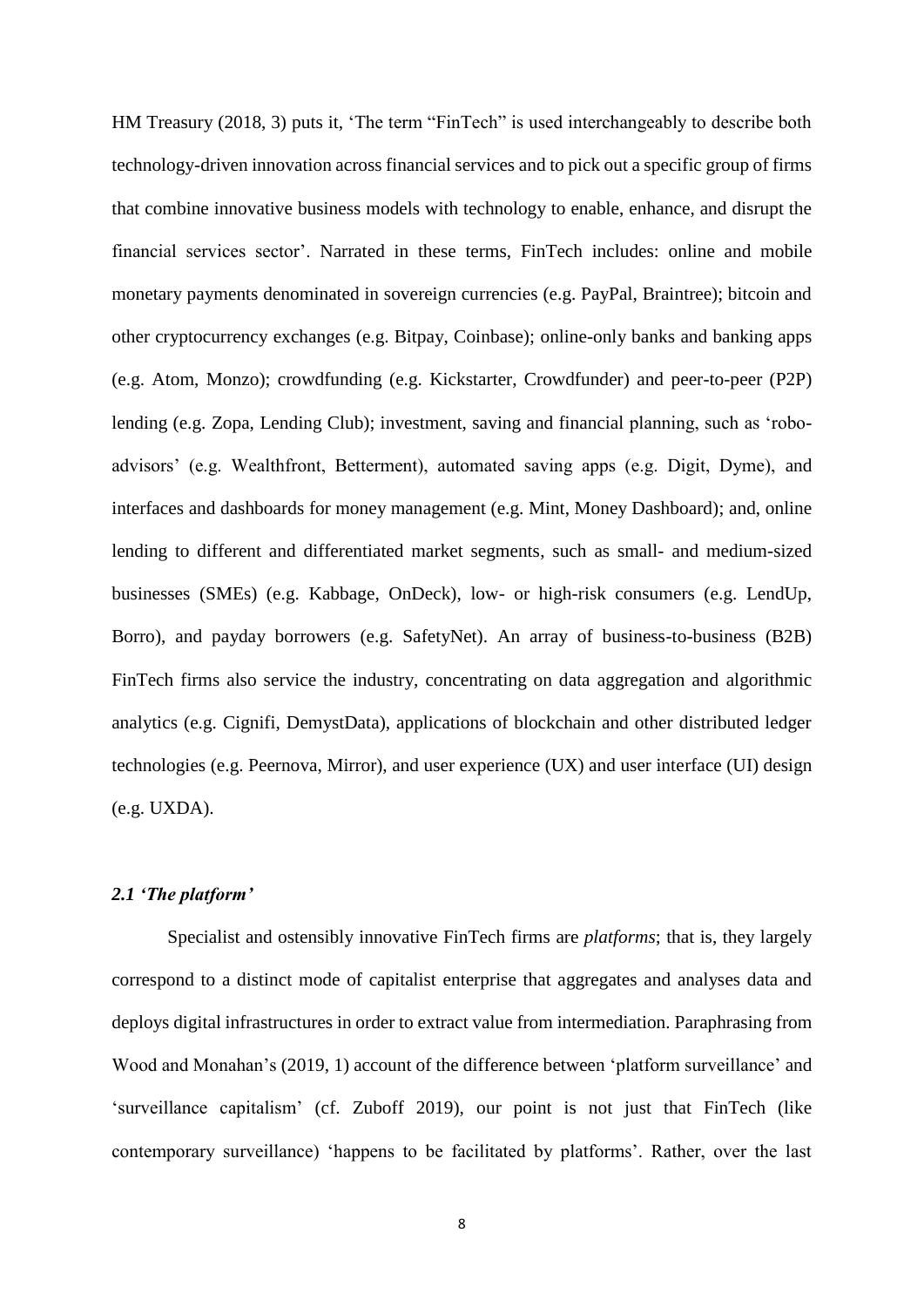decade or so, the political economy of FinTech has been fuelled by the *ex poste* rationalisation of 'the platform' as *the* business model for the global digital economy (Langley and Leyshon 2017b, 20-23). It is through this model that 'more sectors, firms, startups, app developers, and investors mobilize' around 'one plausible version of information capitalism' (Zuboff 2019: location 256 [Kindle edition]). As leading advocates of the platform business model Parker, Van Alstyne and Choudary (2016, 278) put it, 'the bankers have heard the message that is spreading through one industry after another', and, across the FinTech sector, 'they are looking to the platform model as the chief disruptive mechanism'.

During the dot.com boom of the 1990s, platform enterprises (e.g. social media companies, online market exchanges) often developed without a clear commercial rationale (Feng et al. 2001; van Dijck 2013; Kenney and Zysman 2020). In contrast, the FinTech sector has gained traction amidst burgeoning business knowledge and 'how to' guides about the platform model, not to mention the backing the model has received from venture capital and other investors (see below). Key features of the model include, for example: so-called sociotechnical 'layers' (infrastructure, data, users) (Choudary 2015); the potential to rapidly 'scale up' to market dominance with limited investment in fixed capital and other assets (Parker, Van Alstyne, and Choudary 2016; Kenney and Zysman 2018); and, promising revenue strategies which increasingly centre on value extraction from monetising combinations of user data with "platform ready" external web data (Helmond 2015).

Within FinTech, firms specialising in payments and crowdfunding and P2P lending correspond particularly strongly with the platform business model: they intermediate multisided 'connections' and relations between users and coordinate the network effects of 'connectivity' (Srnicek 2016, 45). Start-ups providing online-only banking, investment, financial planning or loans, meanwhile, are typically business-to-consumer (B2C) platforms, or two-sided aggregator platforms that connect users with product and service providers (e.g.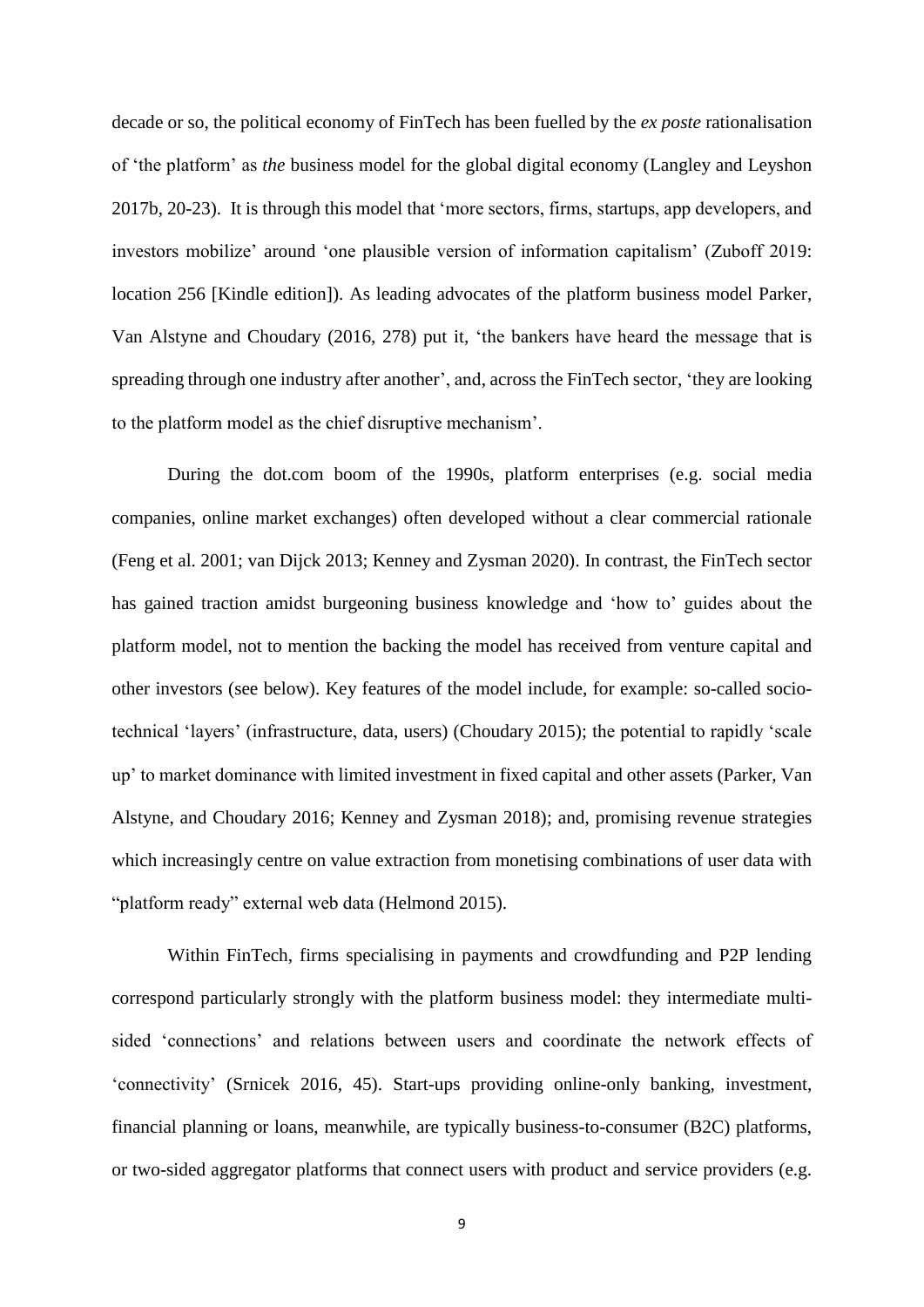banks, non-bank lenders) that partner with the platform. While rates of formation appear to have slowed somewhat in North America and Europe, by December 2019, Crunchbase, a widely recognised industry database, recorded a global population of over 13,000 FinTech platforms.

Platform business experiments in FinTech extend beyond start-ups and early-career firms. Incumbent institutions in both the information and telecommunications (ICTs) and financial services industries are also leveraging the platform business model. Major incumbent banks in the global North are now significant actors, 'seeking combinations of old and new business models' to reinvent their internal data systems and online business channels (Hendrikse, Bassens, and Van Meeteren 2018, 161). Banks are integrating legacy hardware and software systems into platforms. This may be geared towards 'open innovation' and 'ecosystem' approaches that, facilitated by Application Programmable Interfaces (APIs) and characteristic of the Apple business model, centre on FinTech firms harvesting data and building applications on bank platforms (Hendrikse, Bassens, and Van Meeteren 2018). Indeed, such an approach is being encouraged by 'open banking' regulations in the European Union and UK in particular (Efra 2019). To enable their in-house change programmes, however, banks are strategically engaging with FinTech start-ups in other ways, including partnerships, minority investments, and acquisitions.

### *2.2 BigTech and the platform ecosystem*

BigTech companies now also offer FinTech platforms to their users, and/or have formed separate FinTech business arms or made investments in FinTech partners (Moeller 2018). This includes the 'Big Four' of Google (Alphabet), Apple, Facebook and Amazon (GAFA) in the global North (Galloway 2017), and Baidu, Alibaba and Tencent (BAT) in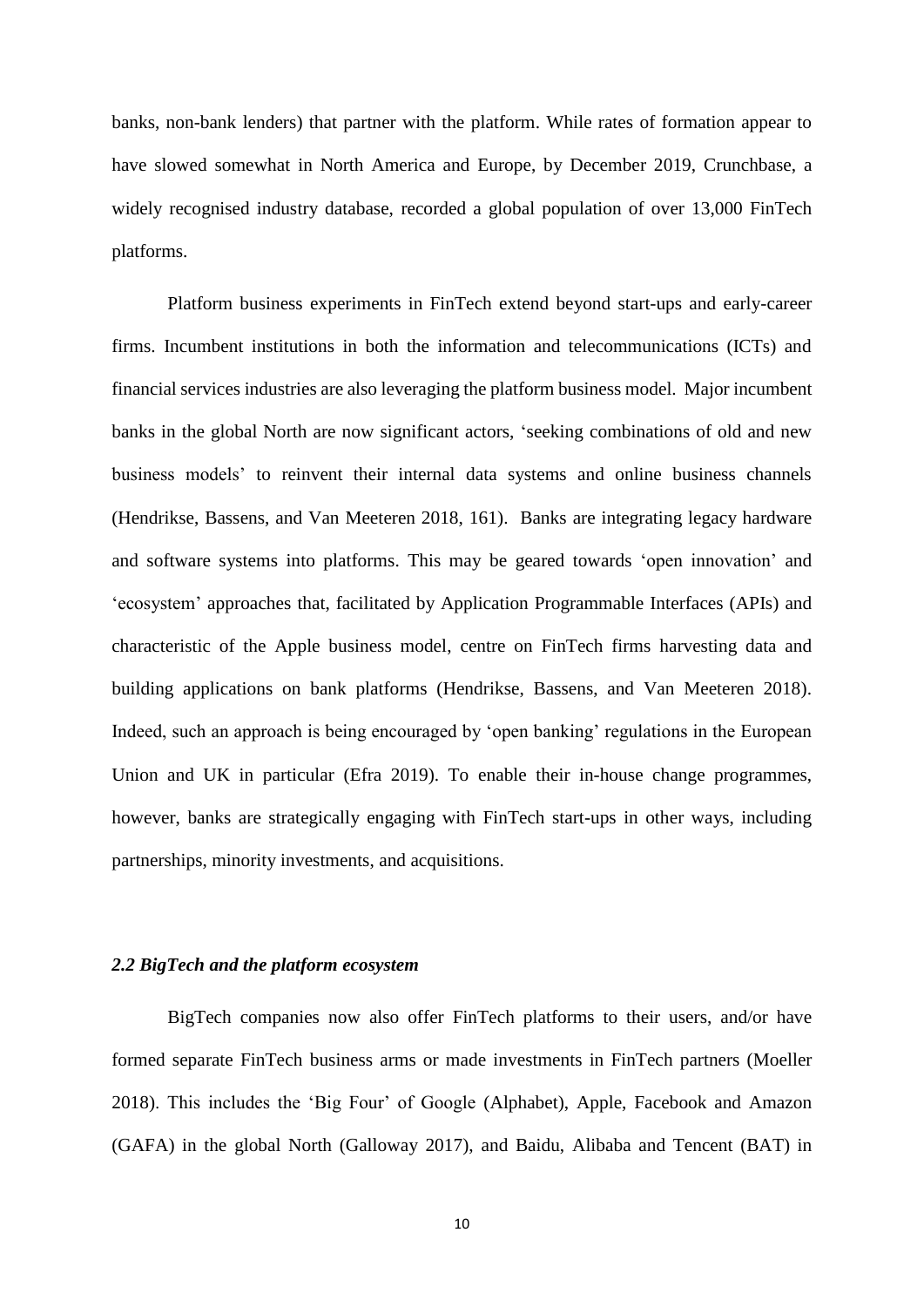China. The GAFA BigTechs all offer payment platforms to their users, for example, such as Google Pay, Apple Pay and Amazon Pay, while 1.5 billion Facebook users can make payments via Messenger. Meanwhile, the growth of FinTech in China has been largely driven by the expansionary strategies of BAT (Economist 2017; Wang and Doan 2018). Indeed, the FinTech platforms of Alibaba and Tencent are arguably the most significant globally. Chinese consumers top EY's (2019) Global FinTech Adoption Index, and mobile payment transactions by value (\$790 billion) in China in 2016 were 11 times greater than in the United States (Smith 2018). In 2014, Alibaba consolidated its FinTech operations into a spin-off company, Ant Financial, which operates China's most popular mobile payment platform (Alipay), and offers a host of digital banking, investment, lending and insurance services. Meanwhile, Tencent's WeChat messaging app offers a range of transfer and payment functions to its 890 million users (Chandler 2017).

The FinTech sector is also reliant, more broadly, on telecommunication and digital infrastructures that are largely enclosed and controlled by telecom giants and BigTech platforms (O'Dwyer 2015; Sadowski 2020). FinTech in Africa is, for example, increasingly running on the telecommunication systems and 'feature phones' of Chinese corporations (Pilling 2019). In the global North, meanwhile, FinTech is a platform political economy made possible by the integration and operation of the six layers of what Bratton (2015) describes as *The Stack* (i.e. '*Earth', 'Cloud', 'City', 'Address', 'Interface', 'User'*). For a number of emergent digital economy sectors – news media, urban transportation, healthcare, and education – GAFA and BAT have evolved into the 'infrastructural platforms' of 'the platform ecosystem' (van Dijck, Poell, and De Waal 2019). BigTech, in short, provides the highly centralised infrastructures upon which the 'sectoral platforms' of FinTech are built and organised.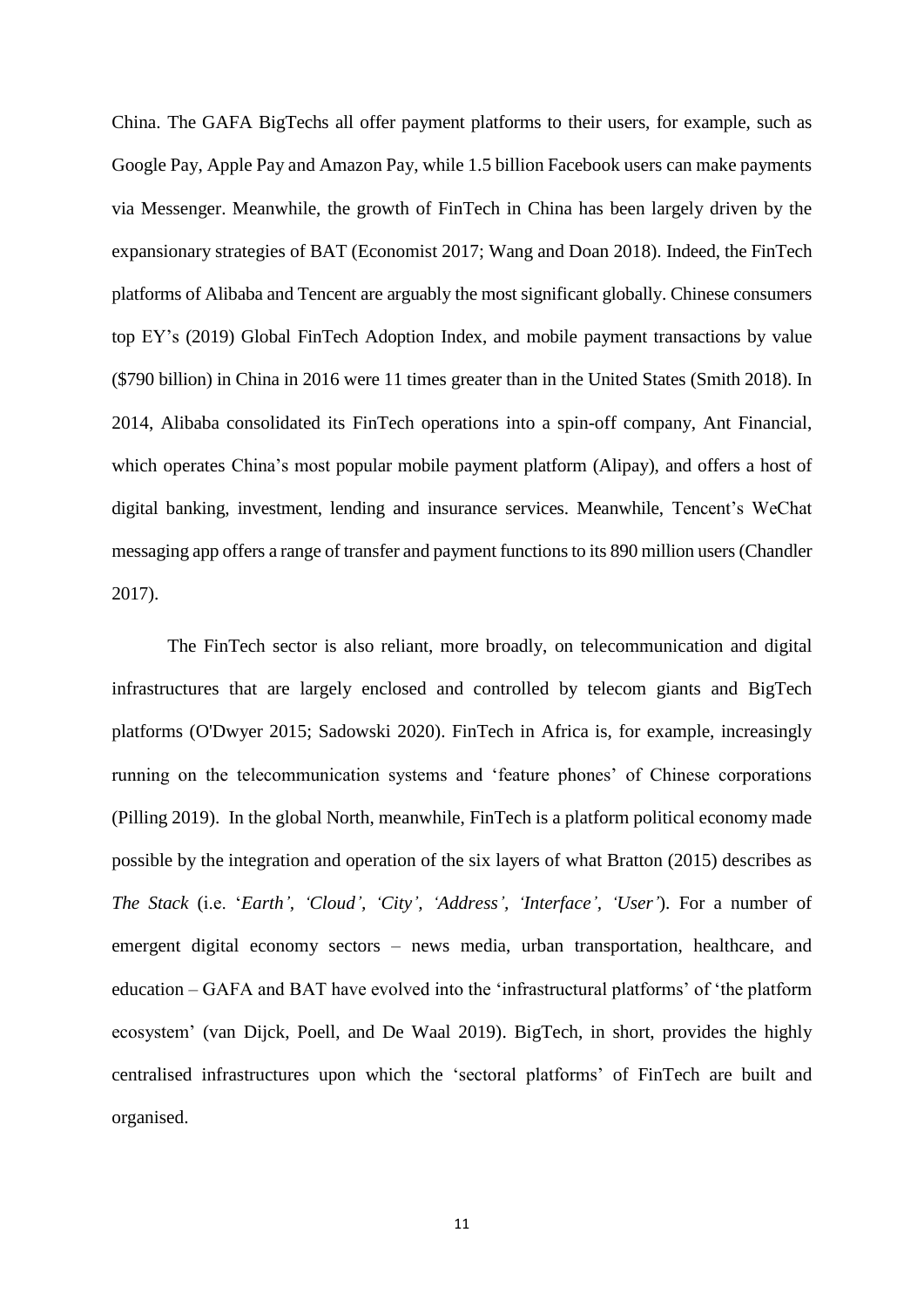For specialist FinTech platforms, hardware and software have increasingly become fixed costs rather than capital investments (Kenney and Zysman 2018). Combined with the B2B 'off-the-shelf' services of white label platform providers and UX and UI designers, this has significantly lowered the barriers to market entry for start-ups. Accordingly, FinTech platforms are often described as 'tech stacks' (e.g. Gupta and Tham 2018), integrated assemblages of infrastructural elements drawn from the platform ecosystem. The 'back-end' of the tech stack of FinTech platforms is what makes an app or a website run. Invisible to users, it includes cloud computing services (e.g. Amazon Web Services (AWS), Alibaba Cloud) and data analytics (e.g. Google Analytics), which can be combined and purchased from a single BigTech provider (e.g. Microsoft Azure and Microsoft Azure Data Analytics). Search engines, app stores, and identification services taken from the platform ecosystem are also critical to Fintech platforms. Meanwhile, the apps and interfaces that comprise the 'front-end' of the tech stack of FinTech platforms utilise Java or CSS programming code, often compiled from open source repositories maintained by BigTech (e.g. Bootstrap, AngularJS, ReactJS, Materialize). BigTech companies are important to the political economy of FinTech as platform providers of retail monetary and finance services, then, but the constitutive significance of the BigTech platform ecosystem to the FinTech sector goes much, much deeper.

#### **3. Processes of platform political economy**

Foregrounding the platform business model and platform ecosystem is key to a perspective that explicitly attends to the political-economic dynamics of FinTech. A perspective that understands FinTech as a platform political economy can also draw attention to processes of reintermediation, consolidation, and capitalisation. These processes are yet to feature strongly in social science research, even though they are presently shaping the development of the FinTech sector and its consequences for retail money and finance.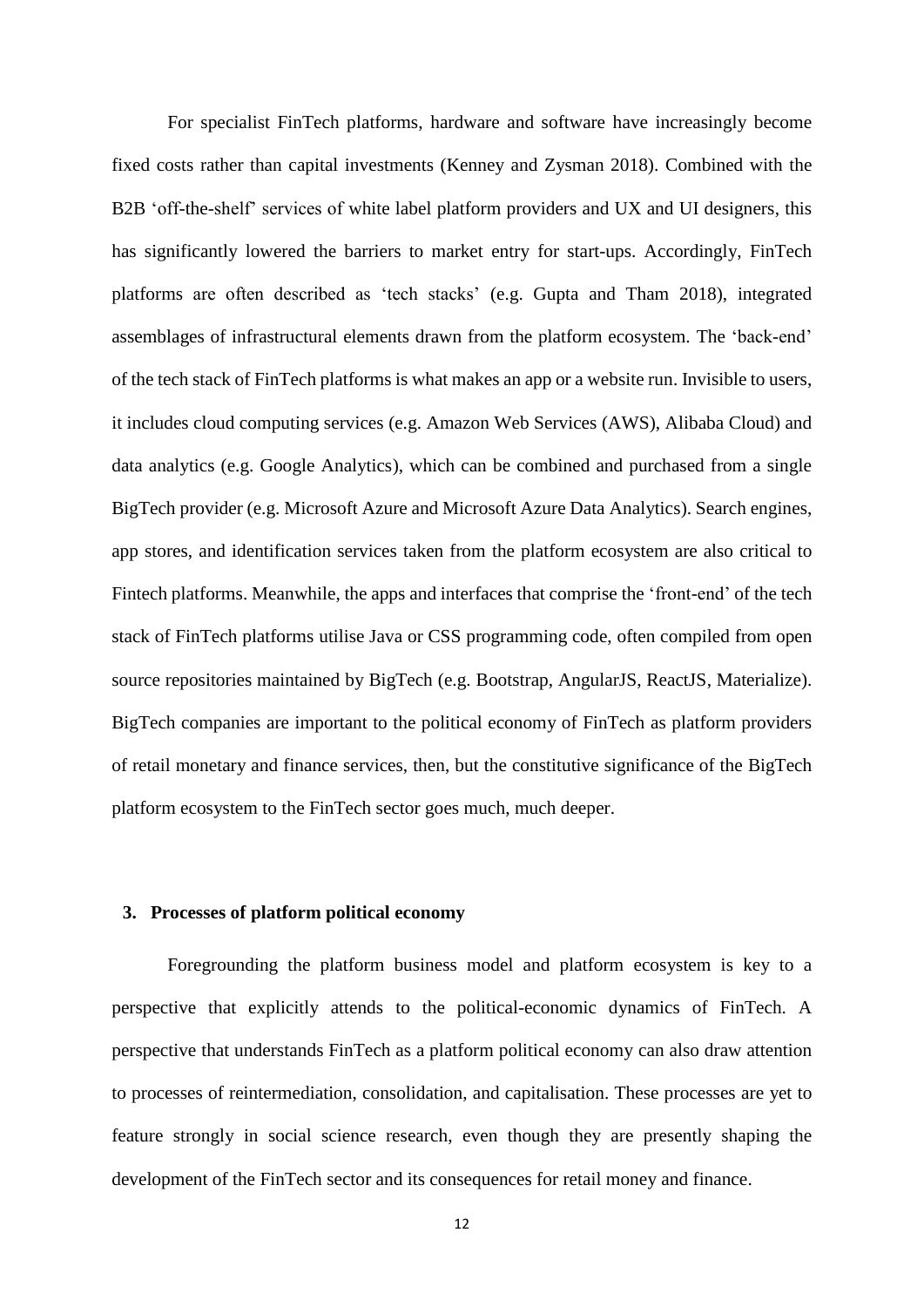#### *3.1 Platform reintermediation*

In the global North, FinTech is widely held to be 'disintermediating' retail money and finance. Taken to its conclusion, this could render banking intermediaries as mere clearing houses for business undertaken elsewhere ( Joyce 2019) . Consider, for example, Blackstad and Allen's (2018, 4-9) account of what they call the *FinTech Revolution*. Prior to the global financial crisis, a 'bloated' corporate banking industry dominated retail finance and paid little attention to consumers. However, chastened by the crisis and emboldened by participation in the wider digital economy, consumers demanded 'greater transparency and accountability' in financial services and 'a fragmented, app-based and partially gamified interface with their service providers'. In this rendition of the distintermediation narrative, banking intermediation is rendered outmoded by consumers, and the emergence of FinTech platforms as the new intermediaries of retail money and finance is obscured.

A core feature of the platform business model is the intermediation of multi- and twosided markets (Gawer 2014). Start-ups, BigTechs, banks and other incumbent institutions experimenting with this model in the FinTech sector are seeking to 'reintermediate' (not disintermediate) retail monetary and financial relations. Financial intermediation typically entails the reduction of transaction and/or information costs (type 1) and the creation of liquidity (type 2), and attempts at transformation are better understood as acts of reintermedation rather than disintermedation (French and Leyshon 2004). Contemporary platform reintermediation by FinTech firms primarily centres on type 1 forms of intermediation, but as firms scale they are also able to undertake type 2 intermediation. Indeed, what Erturk and Solari (2007) describe as the 'reinvention' of retail banking from the 1980s – with fees and charges for products and services overtaking earnings from interest rate spreads – actually provides the favourable institutional, social and economic conditions of possibility for platform reintermedation. Fees and charges have increasingly become a core source of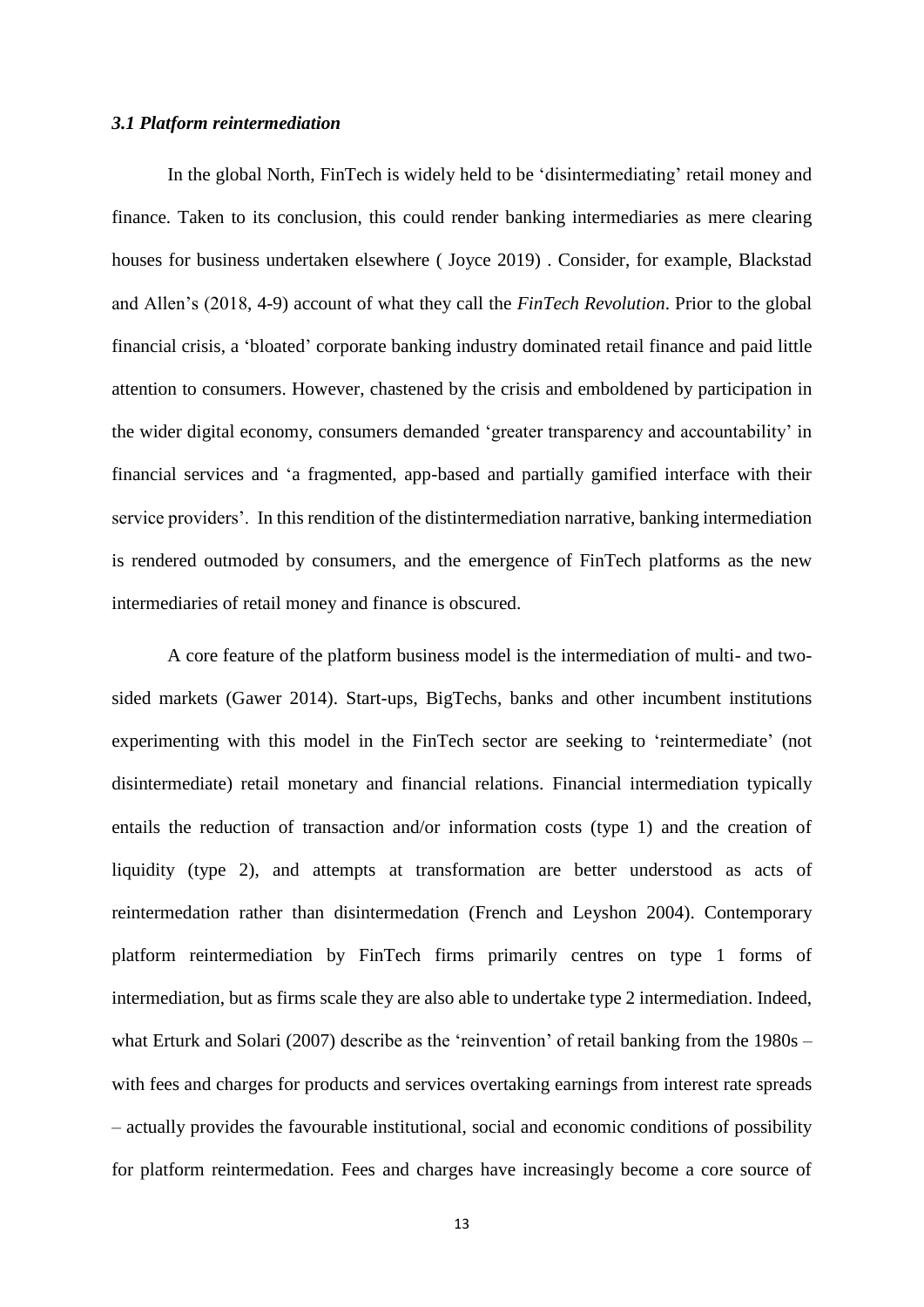banking revenues, accounting for 65 percent of after-tax-profits in global retail banking in 2016 (McKinsey 2016). As FinTechs undertake platform reintermediation, they are partly taking their cue from a transformation in which the formerly vertically integrated retail financial services of banks have already been unbundled (and re-bundled) to generate product sales.

Viewed against the backdrop of the longer standing reintermediation of retail money and finance, the processes of FinTech platform reintermediation are distinctive nonetheless. For so-called 'unbanked' populations of 'financial nomads' in the global South (Realini and Metha 2015), FinTech enterprises might appear to deliver financial inclusion by providing users with monetary and financial services for the first time. Here, however, platform reintermediation actually displaces and transforms informal (i.e. non-market) monetary and financial relations (O'Dwyer 2015; Rodima-Taylor and Grimes 2019). In the global North, where incumbent banks are continuing to shrink branch networks in favor of online 'business channels' (Tiessen 2015), platform reintermediation by online-only and app-based banks certainly includes promises of ease of access and reduced transaction costs. But when online banking is the new normal, FinTech reintermedation is also as much about engineering 'frictionless' platform infrastructures for more effective and appealing user transactions – socalled UX and UI design – as it is about offering lower fees and charges or better interest rates than the major banks (Ash et al. 2018) .

FinTech platform reintermediation also represents a departure from reintermedation processes centred on information costs. Platforms play a similar informational role to banks and non-banking financial intermediaries in the global North when they charge fees, for example, for establishing the trust necessary to process a payment between users, conducting basic due diligence on the SMEs that they list for P2P loans, and assessing the creditworthiness of consumers for loans financed by their partners. However, platform reintermedation is not merely a matter of extracting 'direct rent' in the form of fees and charges, but also turns on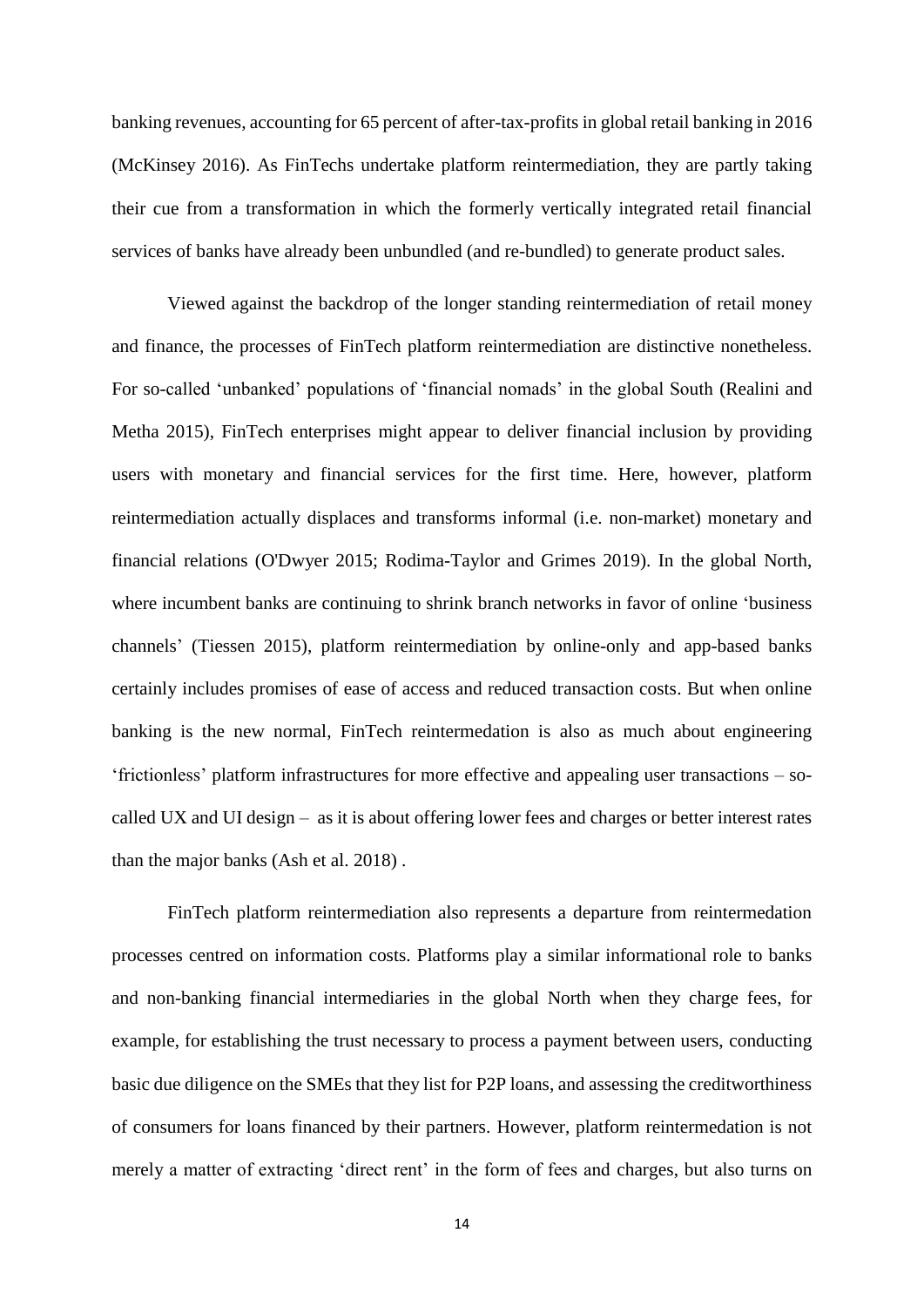extracting 'indirect rent' by accruing user data and combining and analysing it with metadata (O'Dwyer 2015; Sadowski 2020). The role of information in intermediation is transformed when it is regarded as data and as a resource and source of value, not as a cost to others that is reduced and managed (for a fee or charge) on their behalf. This novel data-driven and dataderived feature of platform reintermedation is pronounced in mobile and digital payments, where business models increasingly concentrate on the monetisation of transactions data to be used or sold for supply chain operations, market segmentation and/or credit risk analysis (O'Dwyer 2019). But data-derived reintermedation by platforms elsewhere in the FinTech sector – from robo-advice on investment portfolios to loans to consumers excluded or underserved by incumbent institutions – is also variously grounded in claims to discover consumer needs, offer better tailored products, and provide for improved analysis of credit risks.

#### *3.2 Platform consolidation*

It is often claimed that FinTech 'new market entrants' are 'disrupting' the dominance of banks and other incumbent providers, increasing competition in retail monetary and financial services in the global North (e.g. Flynt 2016). Developments in the US market for personal loans would seem to support these claims, for example (Siegfried 2019). For policymakers and regulators in the global North confronted by 'too big to fail' incumbents, FinTech represents an opportunity to increase competition in financial services. In the UK, for example, HM Treasury (2018, 2-3) considers Fintech to be 'a fantastic example of how competition can be a force for good', where 'government, and regulators, have an important role to play in removing barriers to entry and growth, particularly for innovative firms'. If harnessed correctly to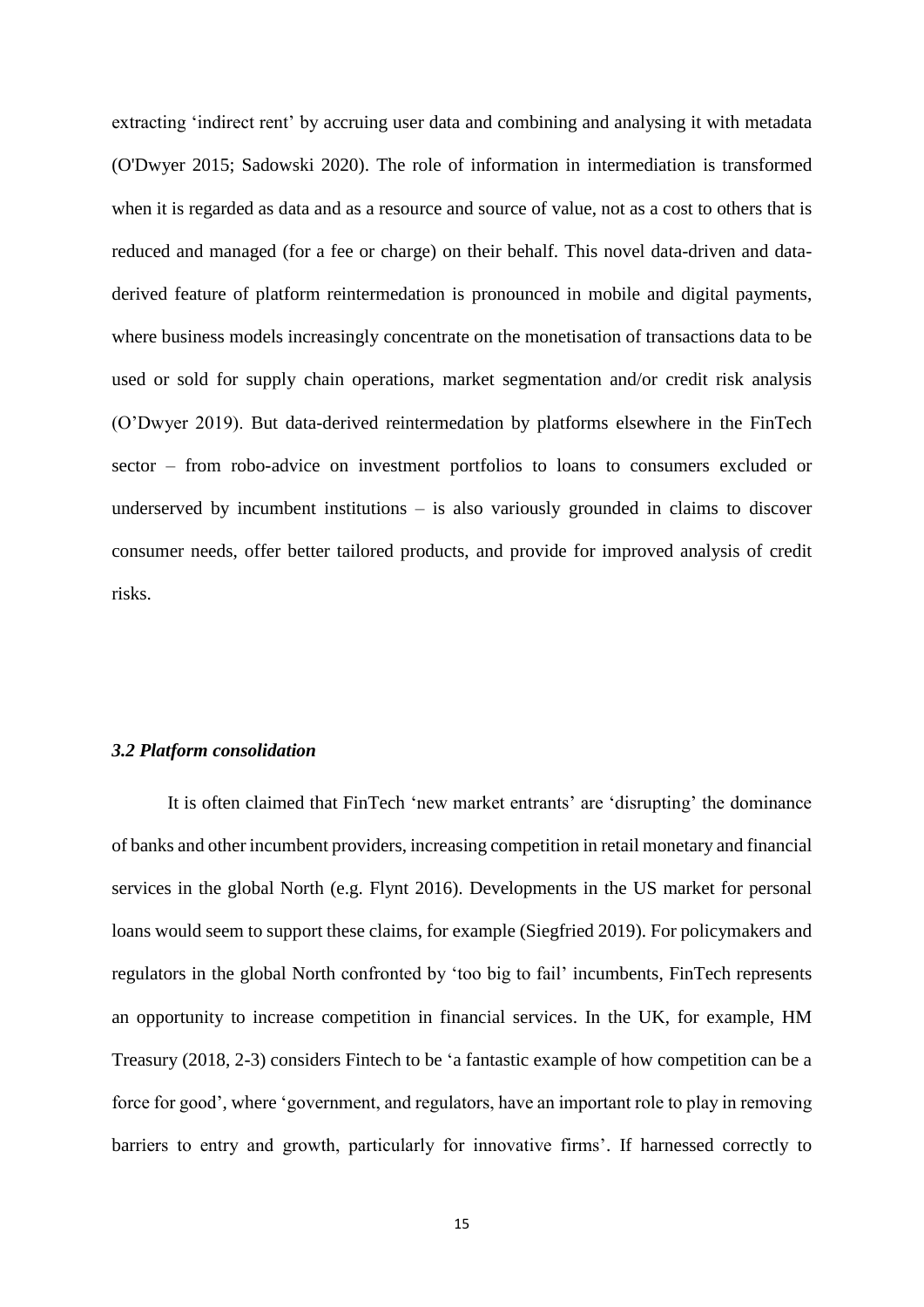maintain 'consumer safety' (Brainard 2020), regulators hope FinTech disruption could deliver renewed competitiveness to retail markets for money and finance.

From a platform political economy perspective, equating the rise of FinTech with a wave of competition-enhancing disruption in existing markets for retail money and finance is problematic. Processes of consolidation rather than competition characterise FinTech because, fundamentally, successful platform reintermedation turns on transforming and monopolising *new* market structures of retail money and finance. As Parker, Van Alstyne and Choudary (2016, 210 *original emphasis*) argue, competition in platform economies proceeds on the basis that 'firms that understand how platforms work can … *remake* markets, not just *respond* to them'. Crucially, multi-sided platforms must have strong 'demand economies of scale' or 'network effects': for users, the benefits of a platform increase as a function of the total number of users (Cusumano, Gawer, and Yoffie 2019). The primary initial strategic objective for those experimenting with the platform business model in FinTech is thus to rapidly recruit and retain user populations and their data, to 'leverage network effects' by 'scaling up'.

Ultimately, the consequence of these processes could be that FinTech replaces existing retail money and finance markets with newly structured and platformed arrangements that have monopolistic and oligopolistic tendencies. 'BigTech-FinTech' platforms are already acknowledged by some commentators to be the main threat to 'too-big-to-fail' banks (McWaters and Galaski 2017; McKinsey 2016). However, we would caution against assuming that retail money and finance is only a BigTech banking license away from being captured (Delaporte, Price, and Bastid 2016). It is not in the interests of BigTech platforms to fully enter the banking industry due to the level of compliance and political and regulatory oversight that would follow (Moeller 2018). Indeed, amid political unease about the power of large digital platforms, the hostile reaction to Facebook's 2019 plans to create its own cryptocurrency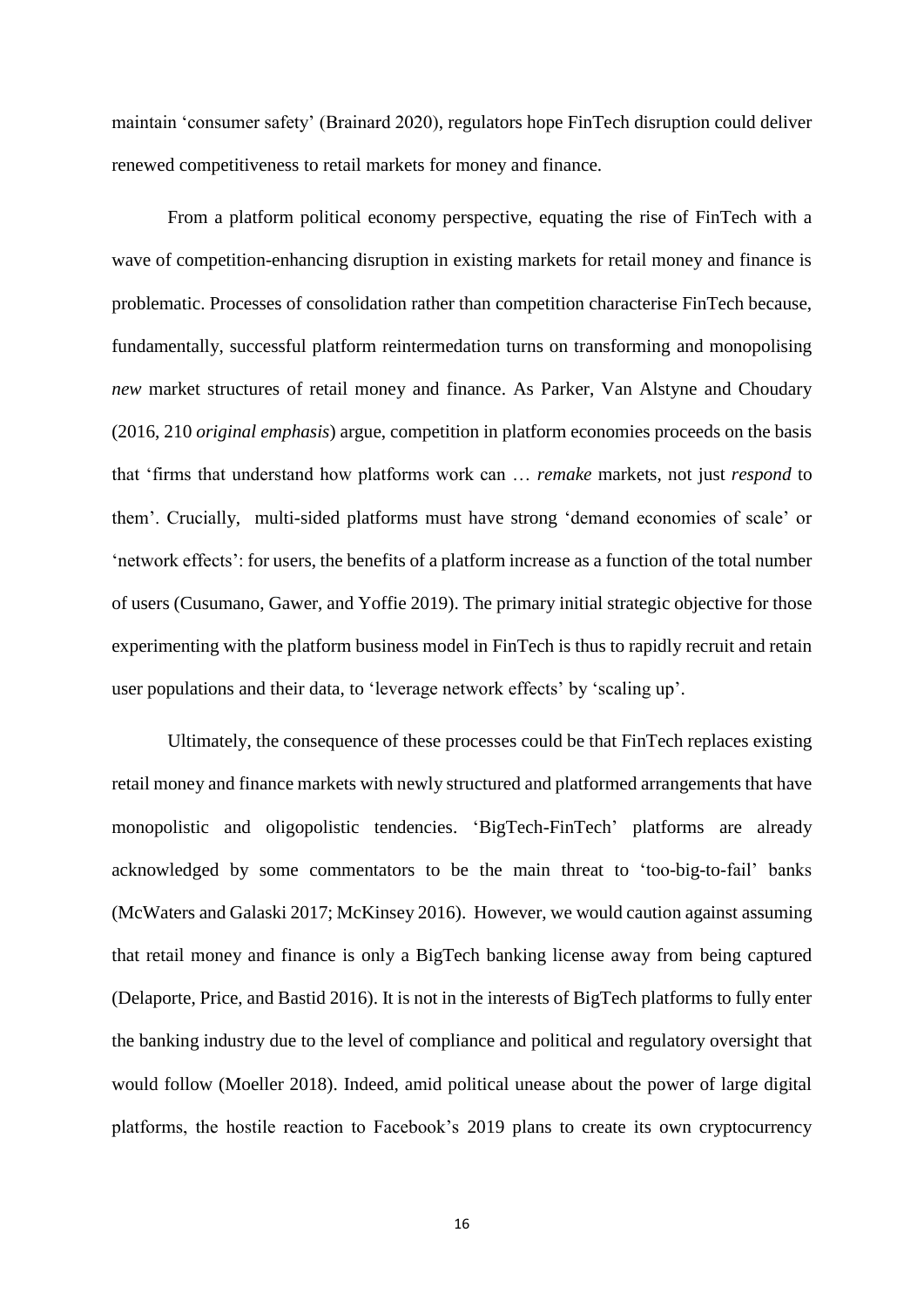('Libra') illustrates that BigTech firms may face enhanced scrutiny and concerted political opposition as they seek regulatory approval for new financial products and services.

We would want to stress, then, the variegated processes of FinTech platform consolidation presently underway across different markets and spaces. Centred on and around both BigTech companies and powerful incumbents, these processes of platform consolidation are having considerable impacts on the organisation of retail money and finance. In China, for example, BAT companies dominate FinTech by offering services to their vast populations of digital consumers and social media users. They have taken advantage of the 'unique ability' of platforms 'to link together and consolidate multiple network effects' (Srnicek 2016, 95), rapidly scaling up the FinTech side of their business. Mobile payments provided the bridgehead for the move by Alibaba and Tencent into FinTech, a multi-sided market line of business in which network effects are especially strong. Subsequent expansion has seen the introduction of 'complementary products' to their captured user populations, 'build[ing] up ecosystems of goods and services that close off competitors' (Srnicek 2016, 96). In 2013, for instance, Alibaba launched Yu'ebao, enabling e-shoppers to transfer dormant cash from their payment account on Alipay into a mutual fund investment account with rates of return above those available from bank deposit accounts. By 2017, Yu'ebao had US\$165 billion dollars of assets under management (AUM), and had become the world's largest money market mutual fund (Wang and Doan 2018).

FinTech platforms operated by ICT and banking incumbents are also the focal point for processes of consolidation. In Kenya, for example, the transformation of M-Pesa from a mobile payments platform owned by incumbent telecoms giants into 'a platform for financial inclusion' is well underway (Ndung'u 2018: 37). Meanwhile, in North America and Europe in particular, and as we noted above, banks are building on their own economies of scale and scope by experimenting with the platform model. As a result,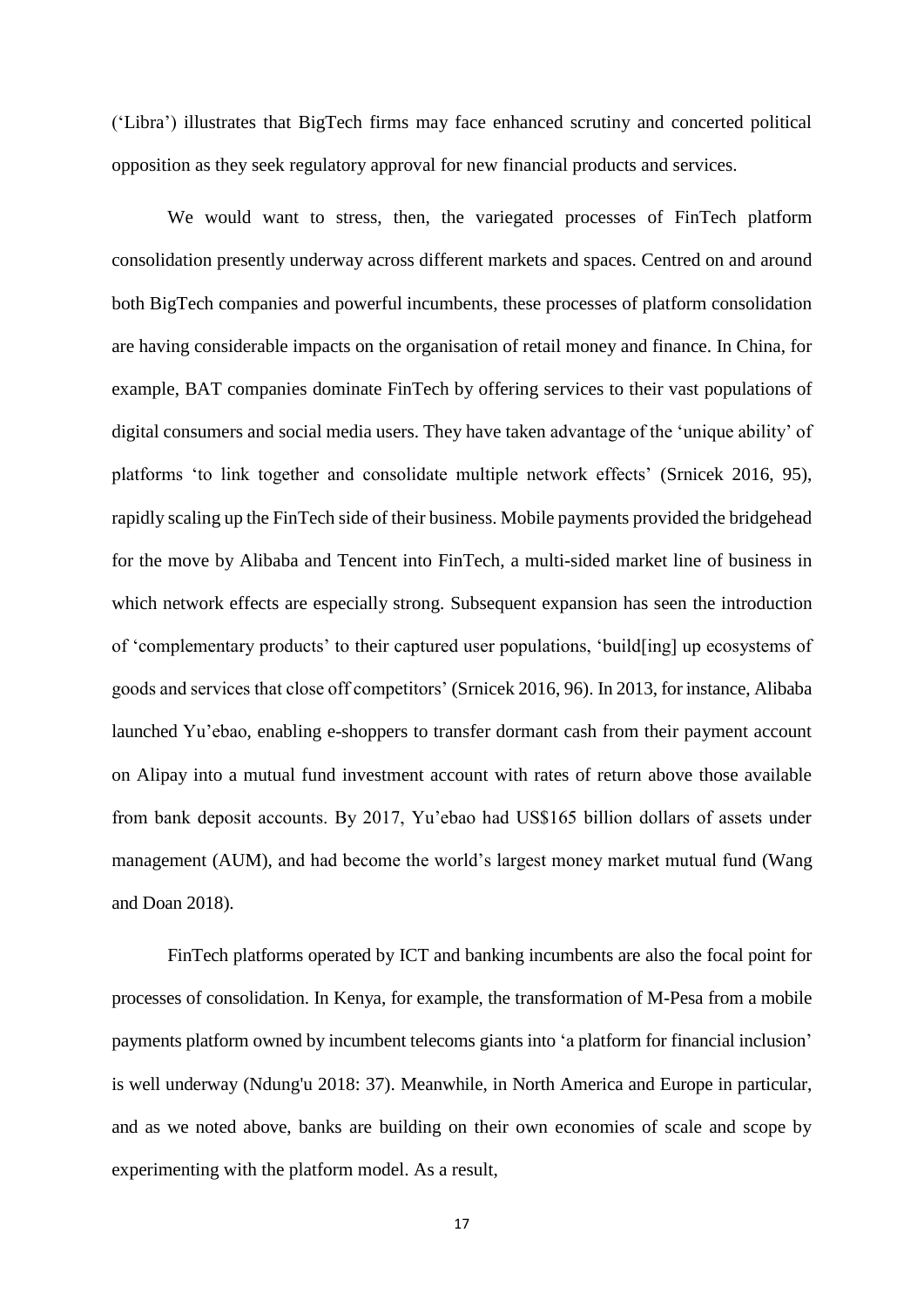FinTech has evolved from startups that want to take on and beat incumbents, to a broader ecosystem of different businesses looking in many cases for partnerships. FinTech startups don't just need capital, they need customers. At the same time, incumbents need new approaches to drive change and deliver innovation (pwc 2017, 1).

For those articulating business strategies in platform political economies, such partnership-based consolidation is crucial to successfully reintermediating and transforming markets. As Parker, Alstyne and Choudary (2016, 211) put it, a platform enterprise 'no longer needs to seize every opportunity on its own' and 'can purse only the best opportunities while helping ecosystem partners seize the others'. pwc (2017) found that globally, by 2017, 45 percent of banks had partnerships with FinTech firms, up from 32 percent in 2016, while 82 percent of incumbents surveyed stated that they would be increasing their links to FinTechs.

#### *3.3.Platform capitalisation*

A further and related process of platform political economy is also shaping the development of the FinTech sector and its consequences for retail monetary and financial order. A significant and integral feature of platform capitalism is that digital platforms are highly capitalised by investors (Kenney and Zysman 2018; Langley and Leyshon 2017b; Srnicek 2016). During the decade or so between the global financial crisis and the present financial dislocations of the Covid-19 pandemic, platform capitalisation took place in a low interest-rate and unconventional monetary policy environment which was manifest, more broadly, in rising corporate indebtedness and increased investor appetite for risk (IMF 2019). Cheap money and risk-embracing investors were drawn to platforms by the relatively coherent and powerful framing of the future possibilities of the global digital economy provided by the platform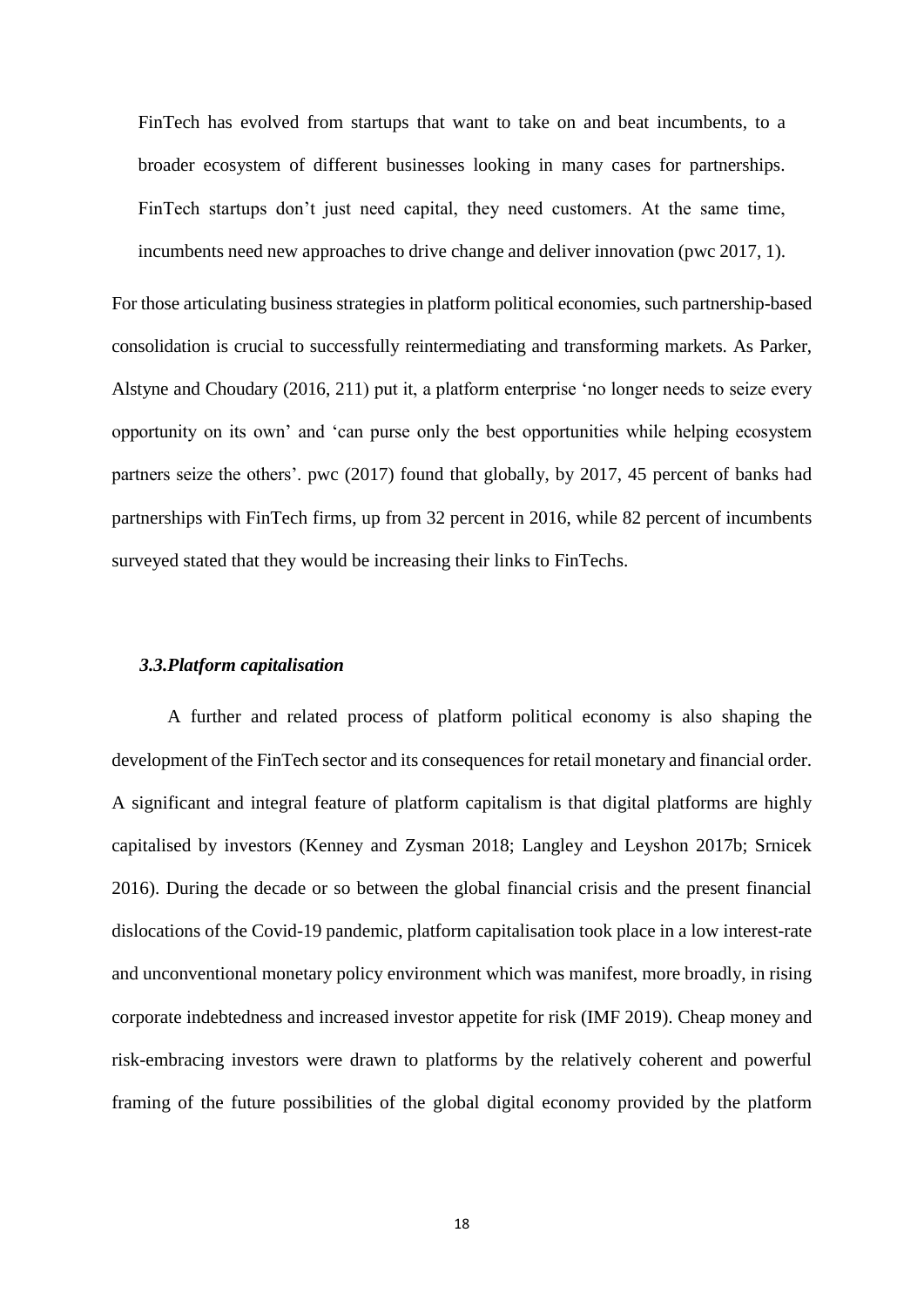business model, and the demonstration of 'powerful platform effects' on existing market structures by BigTech giants (Waters, Kuchler, and Bradshaw 2018).

Processes of platform capitalisation have been extensive in FinTech. Relative to other emerging digital economic sectors, FinTech appears to be particularly conducive to the progressive promises of new technology and the application of big data analytics (e.g. advanced machine learning) (cf. Geiger 2019; Rubini 2017). FinTech also seems to have especially promising revenue prospects, not least because of retrenchment by re-regulated retail banks during the recent decade (Christophers, Leyshon, and Mann 2017) Currently, the FinTech sector accounts for the greatest share of 400 or so 'unicorns': that is, globally, there are more privately-owned FinTech firms valued at over US\$1 billion than there are similar firms in any other sector (Stalder and Miller 2018).

Popular and prevailing accounts of FinTech tend to regard the scale of investment in the sector as a kind of vote of confidence, an indication of its likely future success in transforming retail money and finance and 'banking the unbanked'. Rubini (2017, 5), for example, details the boom in investment in FinTech start-ups, such that, from 2015 to 2017, global investment amounted to US\$122 billion, with the lion's share in 2017 split roughly equally between the US and Asia (Hardin 2017). The first half of 2018 saw a further US\$57.9 billion worth of investment in FinTech. As Rubini (2017, 4) has it, the 'start-ups that received funding are hungry and ambitious and want to disrupt the banking sector'. We would suggest, in contrast, that the capitalisation of FinTech platforms is actually a dynamic and diverse process that is variously intersecting and supporting the processes of platform reintermediation and consolidation.

Globally, VC investment in FinTech platforms has featured successively larger rounds of funding for smaller numbers of firms. Evidenced by the growing number of FinTech unicorns, this is a common feature of the cycle of VC investment because fund portfolios are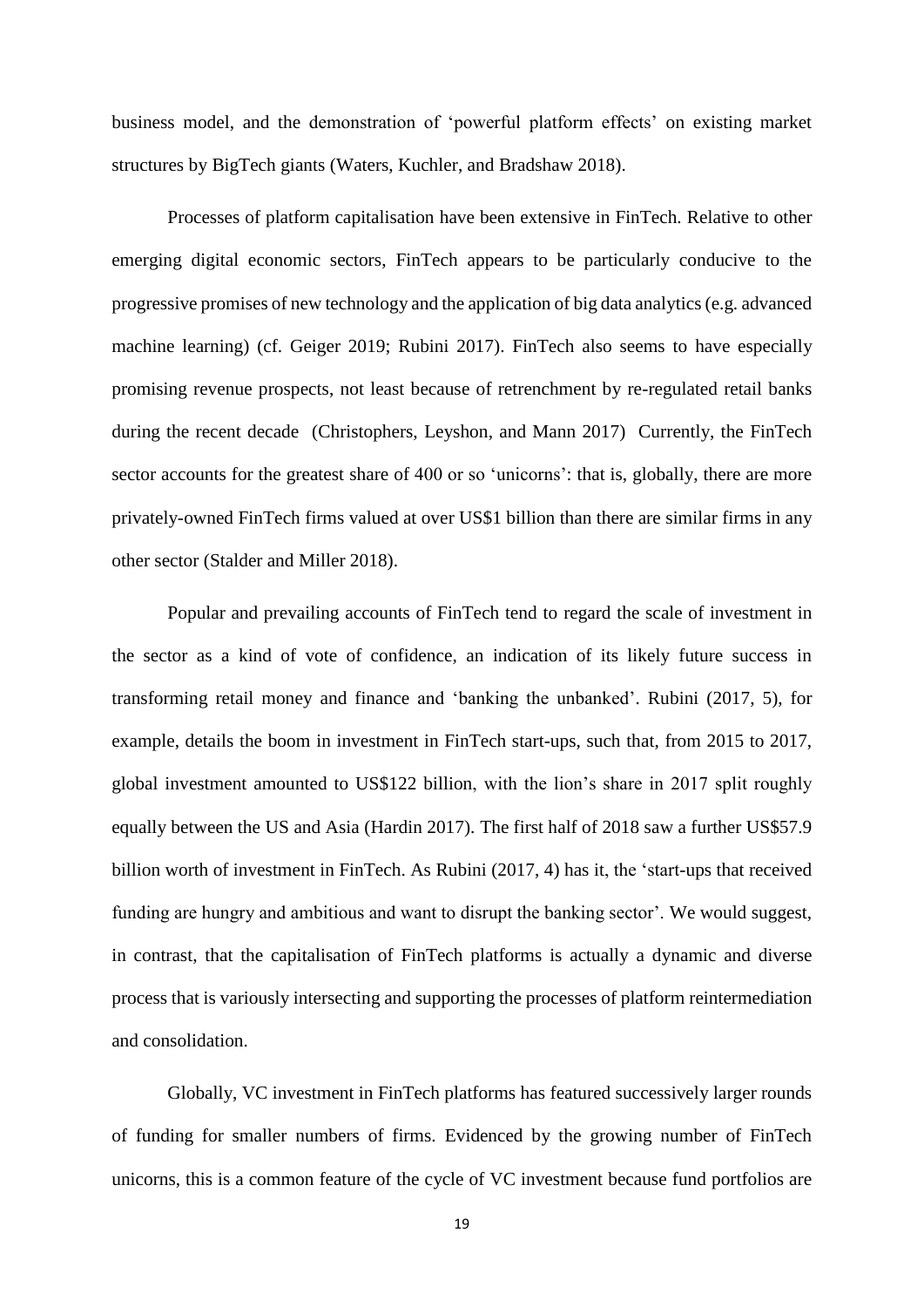expected to contain only a minority of investments that will ultimately pay-off after five to 10 years (so-called 'home runs') (Feng et al. 2001). But it is especially pronounced for digital economy firms, as it is widely accepted that their investment costs are likely to be much greater than revenues for longer periods as they attempt to scale up to secure positions of strength in radically restructured markets. Related, private equity and other later-stage investors have become more prominent backers of FinTech firms (Sarch, Kiem, and Ballard 2018). Srnicek (2016, 88) neatly describes the processes that capitalise on the promise of monopolistic and oligopolistic futures for platform reintermediation as 'VC welfare', not least because equity maintains platforms as they seek to establish profitability and overcome incumbents.

Two further features of FinTech platform capitalisation have also sustained the sector in ways that intersect with processes of platform consolidation. First, in contrast with the dot.com era, it has become widely accepted that the so-called 'liquidity event' (when earlystage investment is cashed-out) is not necessarily an IPO. The liquidity event for FinTech startups is more likely to be an acquisition, especially by an incumbent financial institution, ICT company or BigTech platform. In 2018, for example, there were eight liquidity events in the US FinTech sector worth over \$US100 million, six of which were acquisitions of this kind (Stadler and Miller 2019). Second, in China in particular, it is important to note that a significant share of VC investments in the FinTech sector have not been made by traditional VC funds, but by the Corporate Venture Capital (CVC) arms of BigTechs. BigTech is thus investing in FinTech platforms through CVC, as well as through in-house programs and acquisitions funded via their balance sheets (Waters, Kuchler, and Bradshaw 2018). The rise of CVC is not exclusive to China: CVC funds (such as Google Ventures) account for roughly five percent of total VC investment in the US. But CVC is especially important to Chinese venture investment (Yang 2019), with the CVC arms of Alibaba and Tencent specialising in technology investments and accounting for 40-50 percent of the total (Sender 2018). The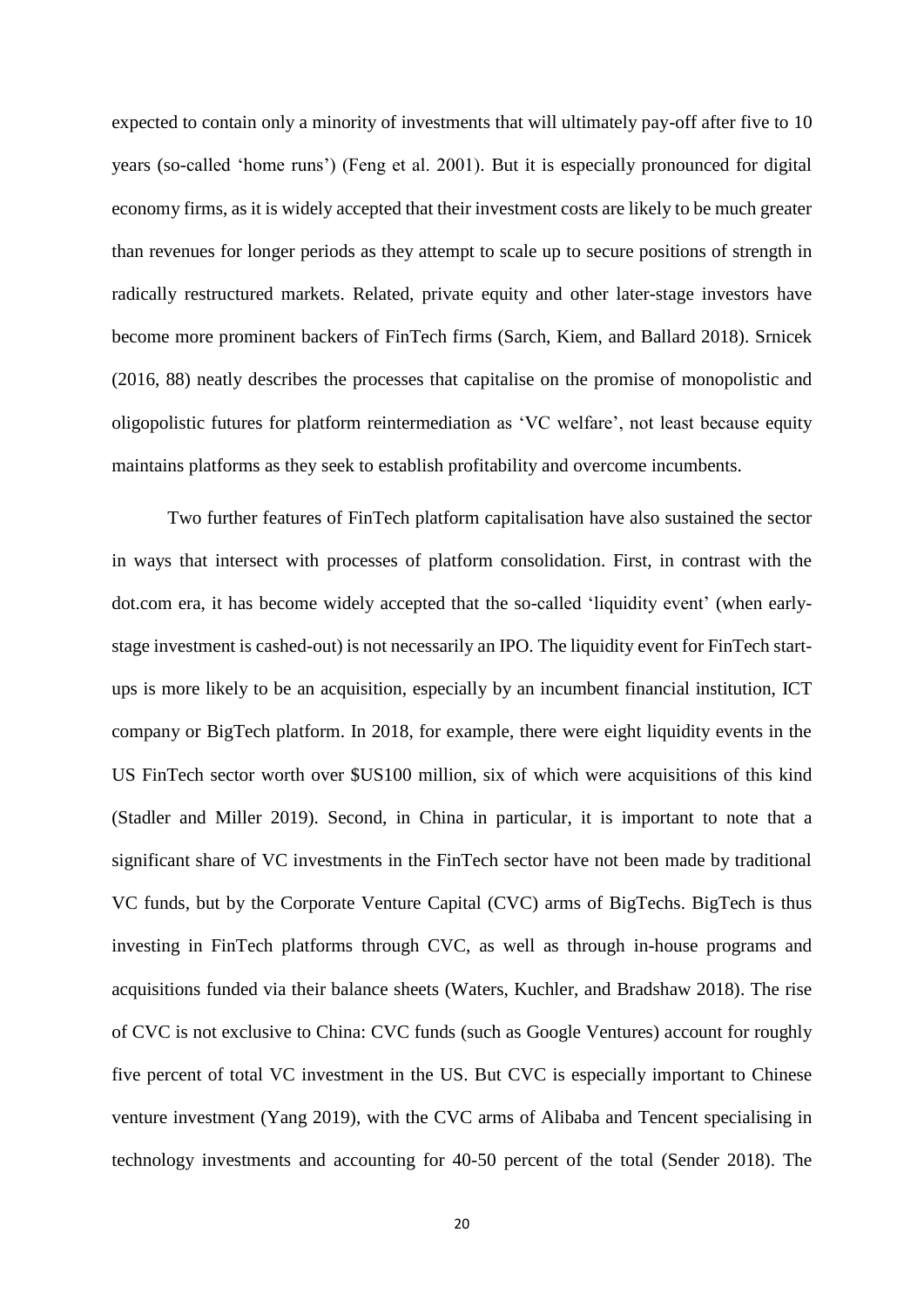FinTech investments of the CVC arm of Alibaba include, for example, Paytm, the leading payments platform in India.

#### **4. Conclusions**

The emergence and growth of FinTech is registering amongst social scientists. A burgeoning body of research has started to offer critical perspectives, challenging the prevailing and powerful imaginaries that presently animate the industry. Such perspectives tend to emphasise how FinTech is constituted through data aggregation and analysis and reliant upon telecommunications and digital technology infrastructures. Our aim in this paper, in contrast, has been to develop a perspective for critically understanding the political-economic dynamics and tendencies of FinTech, a perspective that explicitly specifies how FinTech is constituted as a platform political economy. This is not to deny the undoubted importance of data and infrastructures to the operations of FinTech, but rather to situate these facets of FinTech in the sector's novel and rapidly evolving commercial and institutional settings. Placing the platform business model and platform ecosystem front-and-centre provides for a fresh perspective on the role of data and digital infrastructures in the workings of FinTech. Existing critical research certainly points to the importance of data aggregation and algorithms for the business of FinTech, but the promises and practices of data need to be understood in the context of experimentation with the platform as a model of capitalist intermediary enterprise. Equally, existing research highlights the socio-technical and infrastructural character of FinTech but omits how its 'tech stacks' are built on the platform ecosystem which is largely enclosed and controlled by BigTech.

We certainly hope that the intervention made here will provoke further research into the platform political economy of FinTech, especially in the form of detailed analytical case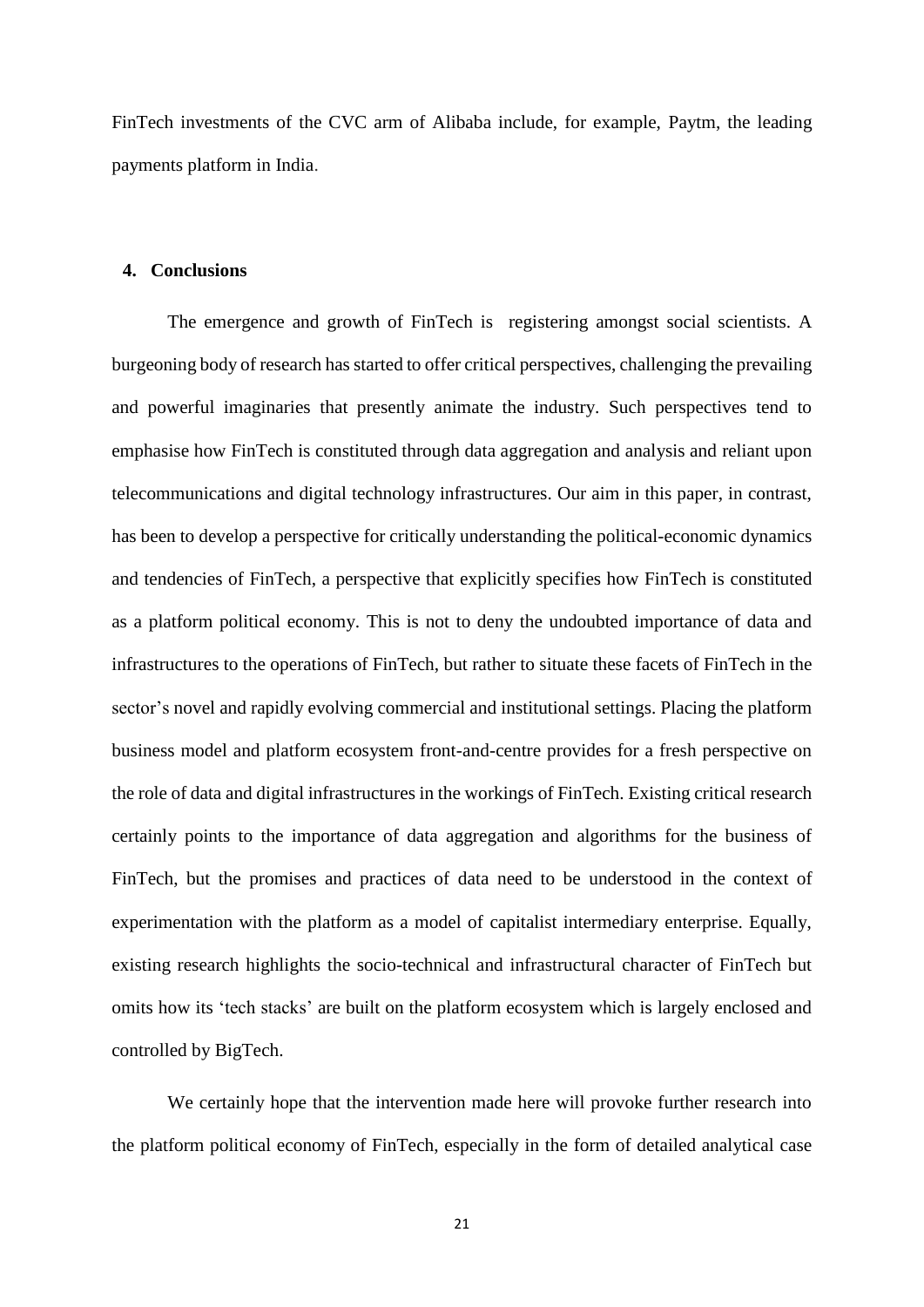studies of FinTech platforms. Given the constraints of a paper of this kind, we have necessarily only been able to very briefly discuss a few specific and illustrative examples above. Our intervention may also further encourage and deepen the analysis of the development of platform political economies beyond the FinTech sector, such as the sectors that are the focus for van Dijck, Poell and De Waal (2019) and Fields (2018). Attending to the constitutive significance of the platform business model and platform ecosystem, such research should also be attuned to the distinct and related processes of reintermediation, consolidation and capitalisation that we have shown here to be shaping the FinTech sector and its consequences for retail money and finance. These processes are relatively under-researched by social scientists of FinTech, despite the ways in which they confound the powerful claims to disintermedation, disruption and so on that are usually made on the sector's behalf.

Interrogating specific instantiations of the platform business model and 'tech stacks' built on the platform ecosystem, analytical studies of FinTech platforms also need to pay particular attention to processes of platform political economy. Start-ups and early-career FinTechs, BigTech companies and ICT and banking incumbents alike are all engaged in processes of platform reintermediation. Rather than enhance competition in existing retail money and financial markets, platform reintermediation seeks to produce new market structures that will secure new oligopolistic and monopolistic positions. FinTech enterprises are thereby conducting their business operations amid intense processes of platform consolidation increasingly dominated by BigTech firms and incumbents. Platforms are also in the grip of processes of prospective capitalisation that, over the decade running up to the presently unfolding Covid-19 pandemic at least, have variously selected and sustained those FinTech platforms deemed worthy of further and greater volumes of investment.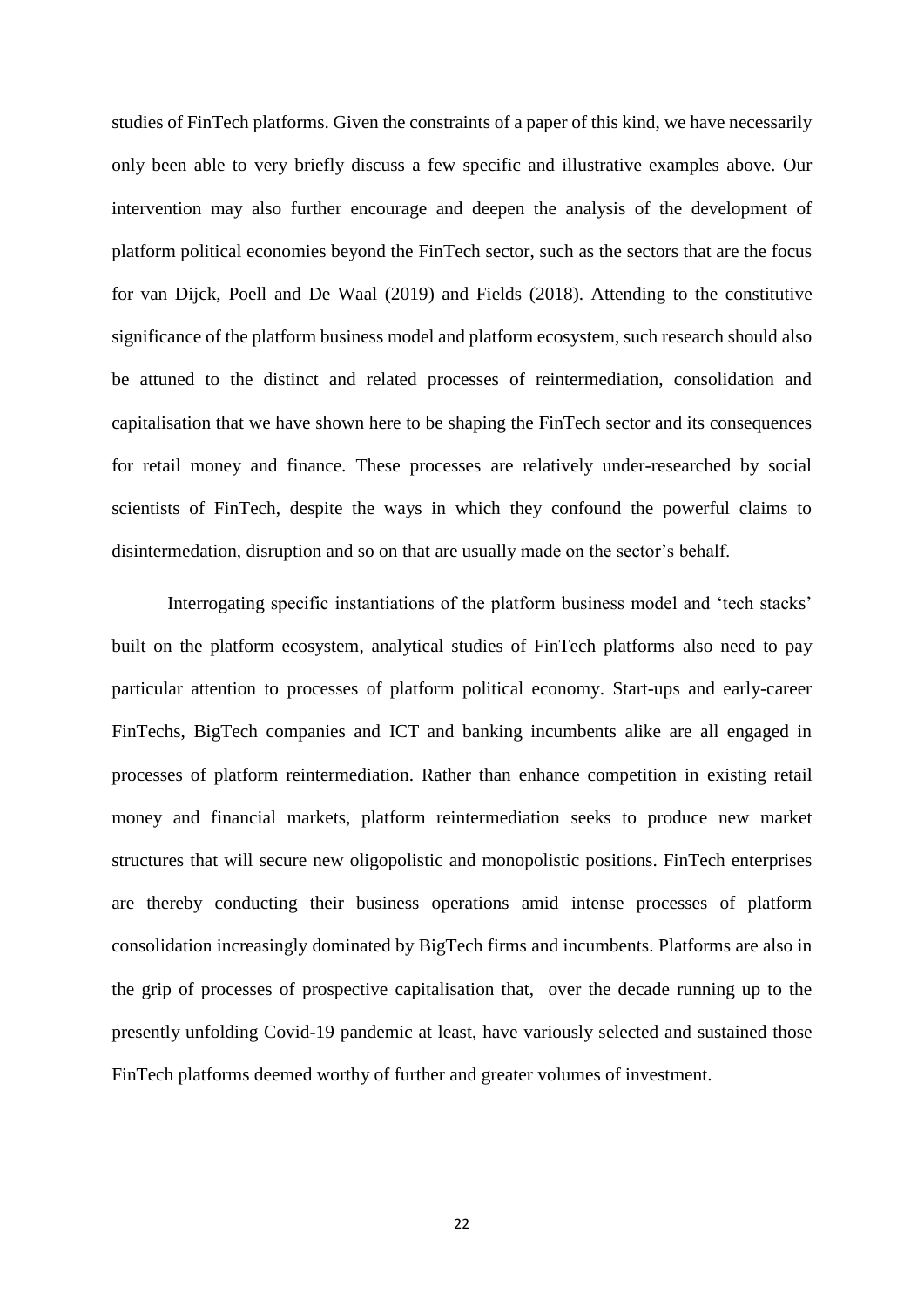## **References**

- Aitken, R. 2017. 'All data is credit data': Constituting the unbanked. *Competition & Change* 21 (4):274-300.
- Alliance for Financial Inclusion. 2018. Sochi Accord for Financial Inclusion. Kuala Lumpur, Malaysia. [https://www.afi-global.org/sites/default/files/publications/2018-](https://www.afi-global.org/sites/default/files/publications/2018-09/Sochi_FS18_AW_digital.pdf) [09/Sochi\\_FS18\\_AW\\_digital.pdf.](https://www.afi-global.org/sites/default/files/publications/2018-09/Sochi_FS18_AW_digital.pdf)
- Ash, J., B. Anderson, R. Gordon, and P. Langley. 2018. Digital interface design and power: Friction, threshold, transition. *Environment and Planning D: Society and Space* 0 (0):0263775818767426.
- Barainard, N. 2020. The digitalization of payments and currency: Some Issues for Consideration. Speech at the Symposium on the Future of Payments, Stanford, California. 5th February.

<https://www.federalreserve.gov/newsevents/speech/brainard20200205a.htm>

- Bernards, N. 2019a. The poverty of fintech? Psychometrics, credit infrastructures, and the limits of financialization. *Review of International Political Economy* 26 (5):815-838. ———. 2019b. Tracing mutations of neoliberal development governance: 'Fintech', failure and the politics of marketization. *Environment and Planning A: Economy and Space* 51 (7):1442-1459.
- Bernards, N., and M. Campbell-Verduyn. 2019. Understanding technological change in global finance through infrastructures. *Review of International Political Economy* 26 (5):773-789.
- Blakstad, S., and R. Allen. 2018. *FinTech Revolution: Universal Inclusion in the New Financial Ecosystem*. Basingstoke: Palgrave Macmillan.
- Bratton, B. H. 2015. *The stack : on software and sovereignty / Benjamin H. Bratton*. Cambridge, Mass. ; London: Cambridge, Mass. ; London : MIT Press.
- Buckley, R., D. Arner, and J. Barberis. 2016. The Evolution of Fintech: A New Post-Crisis Paradigm? *Georgetown Journal of International Law* 47:1271-1319.
- Campbell-Verduyn, M., M. Goguen, and T. Porter. 2017. Big Data and algorithmic governance: the case of financial practices. *New Political Economy* 22 (2):219-236.
- Chandler, C. 2017. Tencent and Alibaba are engaed in a massice battle in China. *Fortune*, May 13: [https://fortune.com/2017/05/13/tencent-alibaba-chin.](https://fortune.com/2017/05/13/tencent-alibaba-chin)
- Choudary, S. P. 2015. *Platform Scale: How an Emerging Business Model Helps Startups Build Large Empires with Minimum Investment*. Boston, MA: Platform Thinking Labs.
- Christophers, B., A. Leyshon, and G. Mann. 2017. Money and finance after the crisis: taking critical stock. In *Money and Finance After the Crisis: critical thinking for uncertain times*, eds. B. Christophers, A. Leyshon and G. Mann, 1-39: Wiley.
- Clarke, C. 2019. Platform lending and the politics of financial infrastructures. *Review of International Political Economy* 26 (5):863-885.
- Cusumano, M. A., A. Gawer, and D. B. Yoffie. 2019. *The Business of Platforms: Strategy in the Age of Digital Competition, Innovation and Power*. New York: HarperCollins.
- Delaporte, T., P. Price, and V. Bastid. 2016. World FinTech Report, 2017: Capgemini, LinkedIn and Efma.
- Economist, T. 2017. In fintech, China shows the way. *The Economist*:February 25th: [https://www.economist.com/news/finance-and-economics/21717393-advanced](https://www.economist.com/news/finance-and-economics/21717393-advanced-technology-backward-banks-and-soaring-wealth-make-china-leader)[technology-backward-banks-and-soaring-wealth-make-china-leader.](https://www.economist.com/news/finance-and-economics/21717393-advanced-technology-backward-banks-and-soaring-wealth-make-china-leader)
- Efra, C. a. 2019. World FinTech Report 2019: [https://www.capgemini.com/es-es/wp](https://www.capgemini.com/es-es/wp-content/uploads/sites/16/2019/06/World-FinTech-Report-WFTR-2019_Web.pdf)[content/uploads/sites/16/2019/06/World-FinTech-Report-WFTR-2019\\_Web.pdf.](https://www.capgemini.com/es-es/wp-content/uploads/sites/16/2019/06/World-FinTech-Report-WFTR-2019_Web.pdf)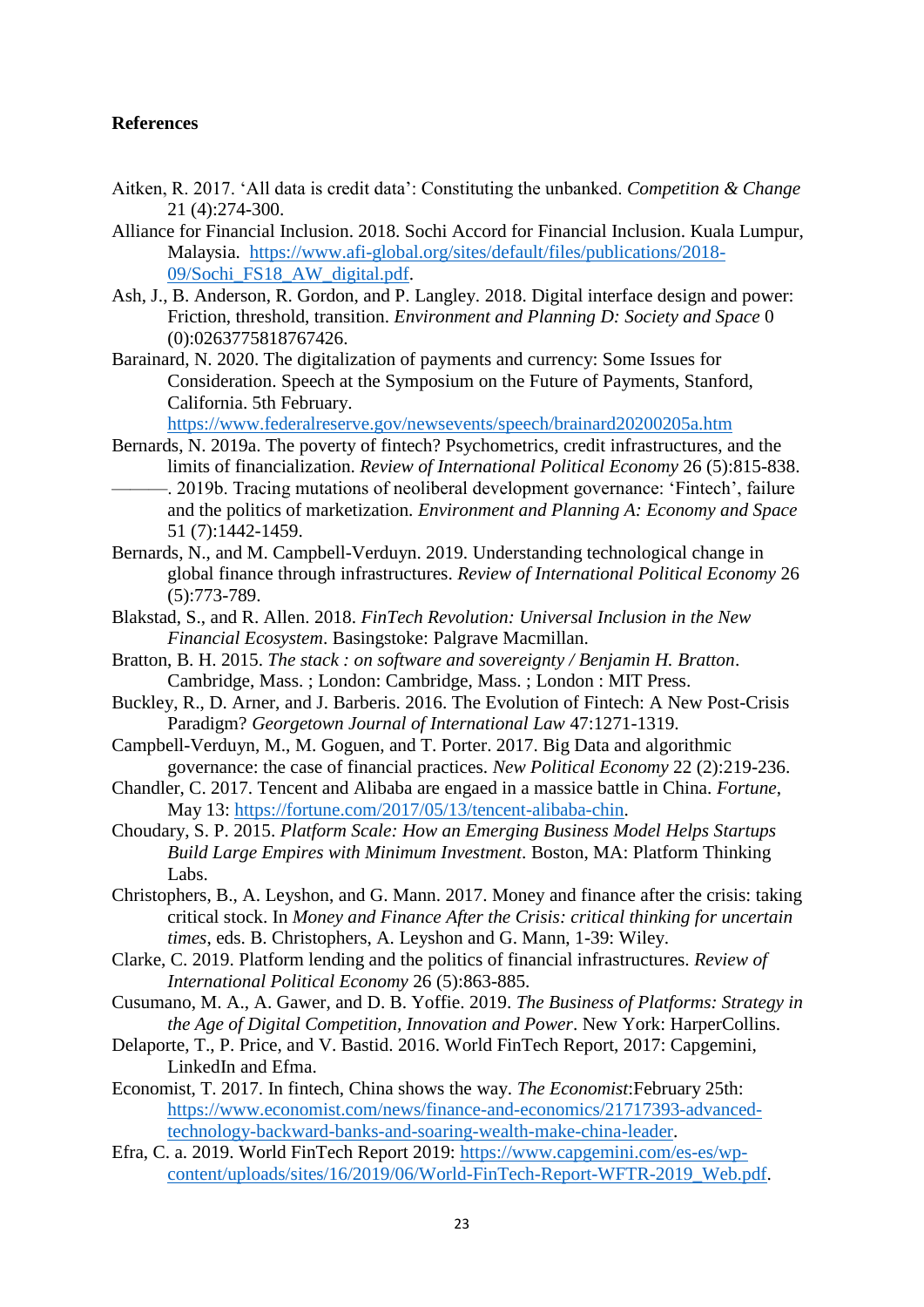- Erturk, I., and S. Solari. 2007. Banks as Continuous Reinvention. *New Political Economy* 12 (3):369-388.
- EY. 2019. Global FinTech Adoption Index 2019. [https://assets.ey.com/content/dam/ey](https://assets.ey.com/content/dam/ey-sites/ey-com/en_gl/topics/banking-and-capital-markets/ey-global-fintech-adoption-index.pdf)[sites/ey-com/en\\_gl/topics/banking-and-capital-markets/ey-global-fintech-adoption](https://assets.ey.com/content/dam/ey-sites/ey-com/en_gl/topics/banking-and-capital-markets/ey-global-fintech-adoption-index.pdf)[index.pdf.](https://assets.ey.com/content/dam/ey-sites/ey-com/en_gl/topics/banking-and-capital-markets/ey-global-fintech-adoption-index.pdf)
- Feng, H. Y., J. Froud, S. Johal, C. Haslam, and K. Williams. 2001. A new business model? The capital market and the new economy. *Economy and Society* 30 (4):467-503.
- Fields, D. 2018. Automated landlord: Digital technologies and post-crisis financial accumulation. *Environment and Planning A: Economy and Space* 0 (0):0308518X19846514.
- Flynt, O. 2016. *FinTech: Understanding Financial Technology and its Radical Disruption of Modern Finance*: CreateSpace.
- French, S., and A. Leyshon. 2004. The new, new financial system? Towards a conceptualization of financial reintermediation. *Review of International Political Economy* 11 (2):263-288.
- Gabor, D., and S. Brooks. 2017. The digital revolution in financial inclusion: international development in the fintech era. *New Political Economy* 22 (4):423-436.
- Galloway, S. 2017. *The Four : the hidden DNA of Amazon, Apple, Facebook and Google*. London: Bantam.
- Gawer, A. 2014. Bridging differing perspectives on technological platforms: Toward an integrative framework. *Research Policy* 43 (7):1239-1249.
- Geiger, S. 2019. Silicon Valley, disruption, and the end of uncertainty. *Journal of Cultural Economy*:1-16.
- Golumbia, D. 2016. *The Politics of Bitcoin: Software as Right-Wing Extremism* Minneapolis: University of Minnesota Press.
- Gray, M., and B. Zhang. 2017. Crowdfunding: understanding diversity. In *Handbook on the Geographies of Money and Finance*, eds. R. Martin and J. Pollard, 580-609. Cheltenham: Edward Elgar.
- Gruin, J. 2019. Financializing authoritarian capitalism: Chinese fintech and the institutional foundations of algorithmic governance. *Finance and Society* Early View.
- Gruin, J., and P. Knaack. 2019. Not Just Another Shadow Bank: Chinese Authoritarian Capitalism and the 'Developmental' Promise of Digital Financial Innovation. *New Political Economy*:1-18.
- Gupta, P., and T. M. Tham. 2018. *FinTech: The DNA of Financial Services*. Berlin: Walter de Gruyter, Inc.
- Guyer, J. I. 2016. *Legacies, logics, logistics: Essays in the anthropology of platform economy.* Chicago: The University of Chicago Press.
- Haberly, D., D. MacDonald-Korth, M. Urban, and D. Wójcik. 2019. Asset Management as a Digital Platform Industry: A Global Financial Network Perspective. *Geoforum* 106:167-181.
- Hancock, M., E. Burbidge, J. Glen, and A. Boden. 2018. Spotlight FinTech: The Emerging Economy. . *New Statesman, April 5th. [https://www.newstatesman.com/sites/default/files/ns\\_spotlight\\_fintech\\_supplement\\_a](https://www.newstatesman.com/sites/default/files/ns_spotlight_fintech_supplement_april_2018.pdf) [pril\\_2018.pdf](https://www.newstatesman.com/sites/default/files/ns_spotlight_fintech_supplement_april_2018.pdf)*, April 5th.
- Hardin, T. *China now rivals U.S. in VC investments, Venture Beat, October 14th: <https://venturebeat.com/2017/10/14/china-now-rivals-u-s-in-vc-investments/>* 2017 [cited.]
- Helmond, A. 2015. The Platformization of the Web: Making Web Data Platform Ready. *Social Media + Society* 1 (2):2056305115603080.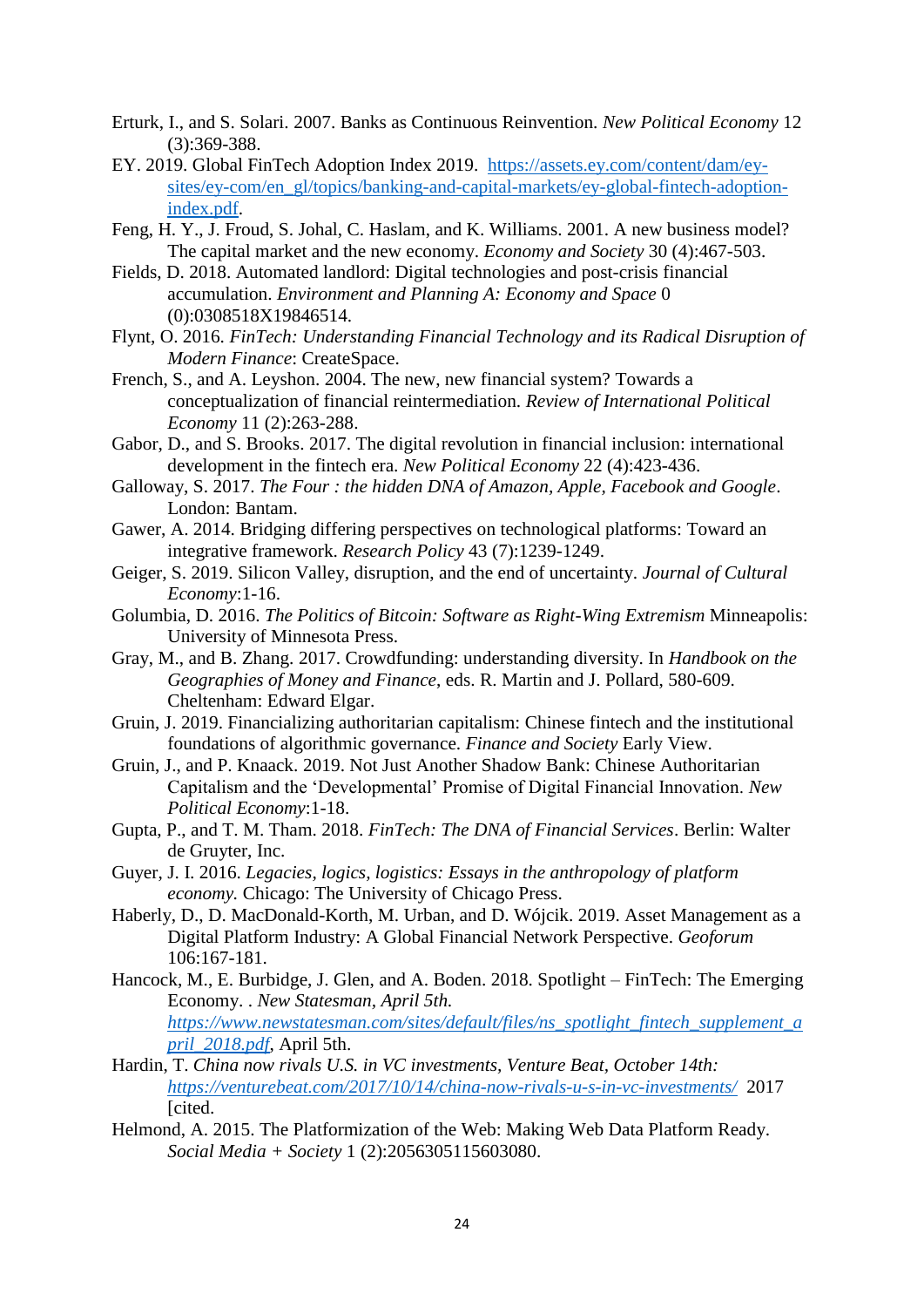- Hendrikse, R., D. Bassens, and M. Van Meeteren. 2018. The Appleization of finance: charting incumbent finance's embrace of FinTech. *Finance and Society* Early view:1- 22.
- HM Treasury. 2018. Fintech Sector Strategy: Securing the Future of UK Fintech. London: HM Treasury.
- IMF. 2019. Global Financial Stability Report: Lower for Longer, October. [https://www.imf.org/en/Publications/GFSR/Issues/2019/10/01/global-financial](https://www.imf.org/en/Publications/GFSR/Issues/2019/10/01/global-financial-stability-report-october-2019)[stability-report-october-2019.](https://www.imf.org/en/Publications/GFSR/Issues/2019/10/01/global-financial-stability-report-october-2019)
- Jain, S., and D. Gabor. 2020. The Rise of Digital Financialisation: The Case of India. *New Political Economy*:1-16.
- Joyce, H. 2019. A bank in your pocket. *The Economist*[:https://www.economist.com/special](https://www.economist.com/special-report/2019/05/02/young-people-and-their-phones-are-shaking-up-banking)[report/2019/05/02/young-people-and-their-phones-are-shaking-up-banking.](https://www.economist.com/special-report/2019/05/02/young-people-and-their-phones-are-shaking-up-banking)
- Kenney, M., and J. Zysman. 2018. Unicorns, Cheshire Cats, and the New Dilemmas of Entrepreneurial Finance? Available at SSRN:

[https://papers.ssrn.com/sol3/papers.cfm?abstract\\_id=3220780.](https://papers.ssrn.com/sol3/papers.cfm?abstract_id=3220780)

- -. 2020. The platform economy: restructuring the space of capitalist accumulation. *Cambridge Journal of Regions, Economy and Society*.
- Kremers, R., and J. Brassett. 2017. Mobile Payments, Social Money: Everyday Politics of the Consumer Subject. *New Political Economy* 22 (6):645-660.
- Langevin, M. 2019. Big data for (not so) small loans: technological infrastructures and the massification of fringe finance. *Review of International Political Economy* 26 (5):790-814.
- Langley, P. 2016. Crowdfunding in the United Kingdom: a cultural economy. *Economic Geography* 92 (3):301-321.
- Langley, P., and A. Leyshon. 2017. Capitalizing on the crowd: The monetary and financial ecologies of crowdfunding. *Environment and Planning A: Economy and Space* 49 (5):1019-1039.
- Mader, P. 2016. Card Crusaders, Cash Infidels and the Holy Grails of Digital Financial Inclusion. *Behemoth* 9 (2):59-81.

———. 2018. Contesting financial inclusion. *Development and Change* 49 (2):461-483.

- Maurer, B. 2012. Mobile Money: Communication, Consumption and Change in the Payments Space. *The Journal of Development Studies* 48 (5):589-604.
	- -. 2015. Data-Mining for Development? Poverty, Payment, and Platform,. In *Territories of Poverty: Rethinking North and South*, eds. A. Roy and E. S. Crane. Athens: University of Georgia Press.
- Maurer, B., and L. Swartz. 2015. Wild, Wild West: A View from Two Californian Schoolmarms. In *MoneyLab Reader: An Intervention in Digital Economy*, eds. G. Lovink, N. Tkacz and P. De Vries, 221-229. Amsterdam: Institute of Network Cultures.
- McKinsey. 2016. A Brave New World for Global Banking: McKinsey Global Banking Annual Review 2016.

ttps:/[/www.mckinsey.com/~/media/McKinsey/Industries/Financial](file:///C:/Users/qxsj65/AppData/Local/Microsoft/Windows/INetCache/Content.Outlook/H68VNRS9/www.mckinsey.com/~/media/McKinsey/Industries/Financial) Services/Our Insights/A brave new world for global banking/McKinsey-Global-Banking-Annual-Review-2016.ashx.

- McWaters, R. J., and R. Galaski. 2017. Beyond Fintech: A Pragmatic Assessment Of Disruptive Potential In Financial Services: World Economic Forum/Deloitte.
- Moeller, M. 2018. Ready or not the new banks are here. In *LinkedIn: ttps:/[/www.linkedin.com/pulse/ready-new-banks-here-martin-moeller/](file:///C:/Users/qxsj65/AppData/Local/Microsoft/Windows/INetCache/Content.Outlook/H68VNRS9/www.linkedin.com/pulse/ready-new-banks-here-martin-moeller/)*.
- National Economic Council. 2017. A Framework for FinTech. Waahington DC: The White House.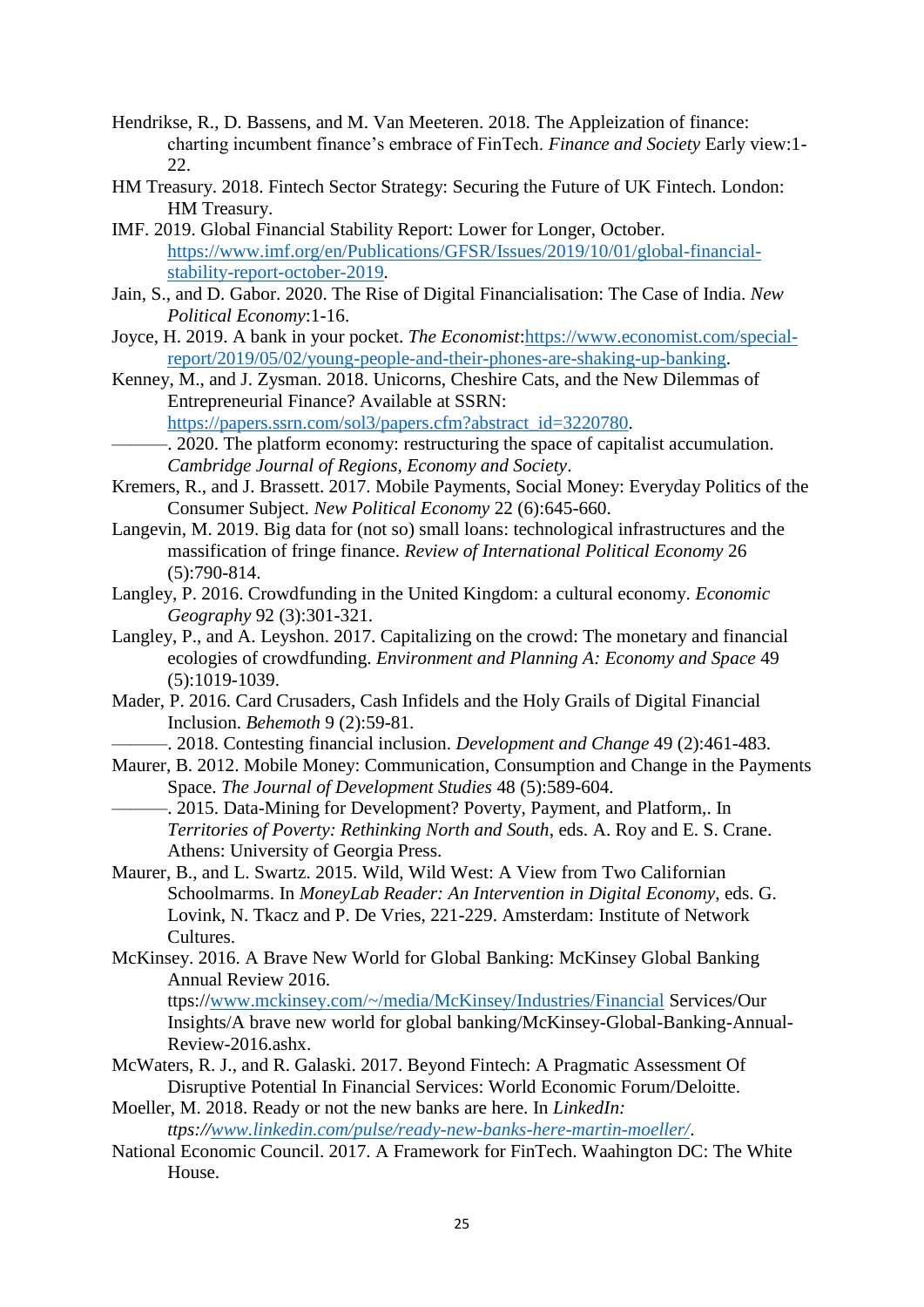- Ndung'u, N. 2018. Chapter 3 The M-Pesa Technological Revolution for Financial Services in Kenya: A Platform for Financial Inclusion. In *Handbook of Blockchain, Digital Finance, and Inclusion, Volume 1*, eds. D. Lee Kuo Chuen and R. Deng, 37-56: Academic Press.
- O'Dwyer, R. 2015. Money talks: The enclosure of mobile payments. In *MoneyLab Reader: an intervention in digital economy.*, eds. G. Lovink, N. Tkacz and P. De Vries, 230- 44. Amsterdam: Institute of Network Cultures.
- ———. 2019. Cache society: transactional records, electronic money, and cultural resistance. *Journal of Cultural Economy* 12 (2):133-153.
- Parker, G. G., M. W. Van Alstyne, and S. P. Choudary. 2016. *Platform Revolution: How Networked Markets are Transforming the Economy and How To Make Them Work For You*. New York: W. W. Norton.
- Parkin, J. 2019. The senatorial governance of Bitcoin: making (de)centralized money. *Economy and Society*:1-25.
- Pasquale, F. 2016. Two Narratives of Platform Capitalism. *Yale Law and Policy Review* 35  $(1):309-19.$
- Pilling, D. 2019. China is cornering Africa's ecommerce market. *Financial Times*, October 9: [https://www.ft.com/content/5a43931c-ea73-11e9-a240-3b065ef5fc55.](https://www.ft.com/content/5a43931c-ea73-11e9-a240-3b065ef5fc55)
- pwc. 2017. Redrawing the lines: FinTech's growing influence on financial services.
- Realini, C., and K. Metha. 2015. *Financial Inclusion at the Bottom of the Pyramid*. Victoria BC: Friesen Press.
- Rethel, L., and E. Thurbon. 2019. Introduction: Finance, Development and the State in East Asia. *New Political Economy*:1-5.
- Rodima-Taylor, D., and W. W. Grimes. 2019. International remittance rails as infrastructures: embeddedness, innovation and financial access in developing economies. *Review of International Political Economy* 26 (5):839-862.
- Rubini, A. 2017. *Fintech in a Flash: Financial Technology Made Easy*. Berlin: De Gruyter.
- Sadowski, J. 2019. When data is capital: Datafication, accumulation, and extraction. *Big Data & Society* 6 (1):2053951718820549.
- -. 2020. The Internet of Landlords: Digital Platforms and New Mechanisms of Rentier Capitalism. *Antipode* 52 (2):562-580.
- Sarch, P., R. Kiem, and A. Ballard. *Financial Institutions M&A: Growing opportunities for sponsors. 27 November. White & Case: [https://www.whitecase.com/publications/insight/financial-institutions-ma-growing](https://www.whitecase.com/publications/insight/financial-institutions-ma-growing-opportunities-sponsors)[opportunities-sponsors](https://www.whitecase.com/publications/insight/financial-institutions-ma-growing-opportunities-sponsors)* 2018 [cited.
- Sender, H. 2018. How Alibaba and Tencent became Asia's biggest dealmakers. *Financial Times*, March 26: [https://www.ft.com/content/38a54804-2238-11e8-9a70-](https://www.ft.com/content/38a54804-2238-11e8-9a70-08f715791301) [08f715791301.](https://www.ft.com/content/38a54804-2238-11e8-9a70-08f715791301)
- Siegfried, P. 2019. FinTechs continue to drive personal loan growth, ed. TransUnion. Chicago.
- Smith, R. *42% of global e-commerce is happening in China. Here's why. World Economic Forum. 10 April: [https://www.weforum.org/agenda/2018/04/42-of-global-e](https://www.weforum.org/agenda/2018/04/42-of-global-e-commerce-is-happening-in-china-heres-why/)[commerce-is-happening-in-china-heres-why/](https://www.weforum.org/agenda/2018/04/42-of-global-e-commerce-is-happening-in-china-heres-why/)* 2018 [cited.
- Srnicek, N. 2016. *Platform Capitalism*. Cambridge: Polity.
- Stalder, D., and A. Miller. 2018. 2019 looks to continue another lights out year for statups. *Tech Crunch, 31 December: [https://techcrunch.com/2018/12/31/2019-looks-to](https://techcrunch.com/2018/12/31/2019-looks-to-continue-another-lights-out-year-for-fintech-startups/)[continue-another-lights-out-year-for-fintech-startups/](https://techcrunch.com/2018/12/31/2019-looks-to-continue-another-lights-out-year-for-fintech-startups/)*.
- Tapscott, D., and A. Tapscott. 2016. *Blockchain Revolution: how the technology behind bitcoin is changing money, business and the world*. London: Portfolio Penguin.
- Tiessen, M. 2015. The Appetites of App-Based Finance. *Cultural Studies*:1-18.